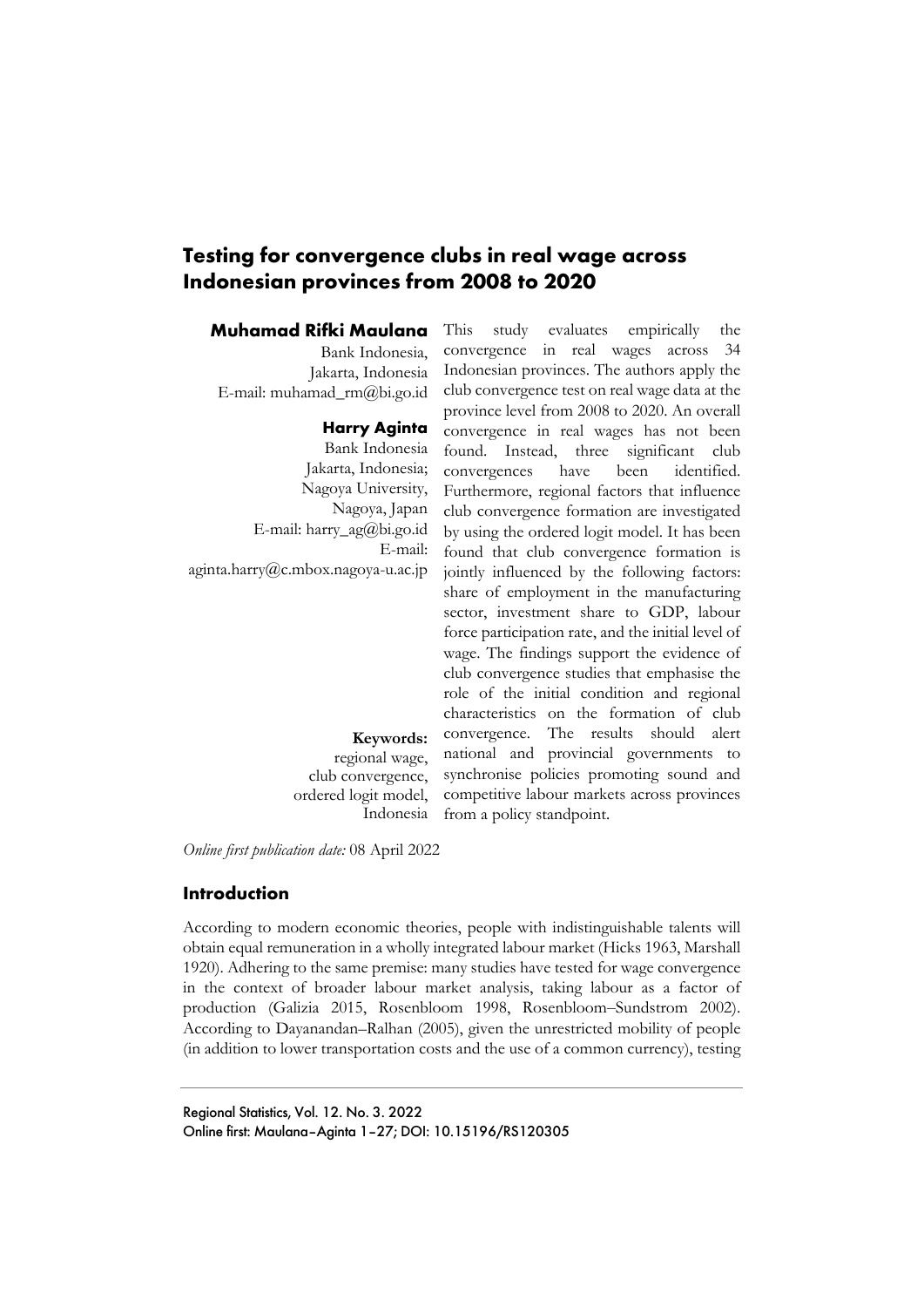wage convergence as the price of labour within a country is more reasonable than across countries. While wage convergence is generally expected, the absence of convergence at the intra-national level implies the presence of regional imbalances, resource misallocation, and differences in the cost of living (González 2020).

In Indonesia, analysing wage convergence is relevant because it often becomes the main factor for many people to migrate. Based on theory, the economic reason is one aspect that could influence migration, and several approaches that underlie this among them were delivered by Mantra (1992) and Todaro–Smith (2003). Both agree that economic motives are reasons for migration, especially migration from rural to urban areas. The Indonesian Central Bureau of Statistics (BPS) recorded that the population in urban areas in 2020 is 56.7%, an increase from the 2010 figure of 49.8%. Furthermore, due to substantial urban expansion, which necessitates many workers, the figure is expected to rise to 66.6% by 2035. Another report from BPS shows that the number of lifetime migrants in Indonesia in 2019 is up to 29.8 million people, with migrant workers of 5.4 million people. Java island dominates the population of migrants in Indonesia, with approximately 51.2% of lifetime migrants and 56.5% of migrant workers residing in Java. The high number of migrants in Java is mainly influenced by wage conditions, living costs, and the availability of living facilities.

Improvements in people's mobility due to the rapid development of transportation infrastructure in Indonesia in the last decade add relevance to the study of regional wage convergence. For example, the number of airports in Indonesia increased from 148 in 2004 to 235 in 2018. Consequently, domestic passenger traffic increased dramatically during that period, rising from 34 million passengers per year in 2004 to 94 million passengers per year in 2018. Similarly, there has also been a rapid development in communication infrastructure due to the massive base transceiver station (BTS) constructed by Indonesia's telecommunication state-owned enterprise from approximately 26 thousand units in 2008 to 231 thousand units in 2020. This improvement in connectivity is expected to reduce disparity across Indonesian regions in many economic and social dimensions, including wages.

Against this backdrop, the present study focuses on convergence patterns of the long-run dynamics in wages across Indonesian provinces and the influencing factors of converging behaviour. Despite numerous studies on regional income convergence, less is known about regional wage convergence in Indonesia. Furthermore, this study uses the average net income per month of employees and labourers in 34 provinces from 2008 to 2020 as the primary indicator instead of the regional minimum wage (Upah Minimum Regional – UMR). In many cases, regional minimum wage is usually influenced by local government policy and other unconditional factors, so it does not optimally represent the real market situation. We also remove the effect of inflation on regional wages by converting the data from nominal to real terms.

We find three significant convergence clubs of regional wages by applying the club convergence technique (Phillips-Sul 2007). Interestingly, the composition of the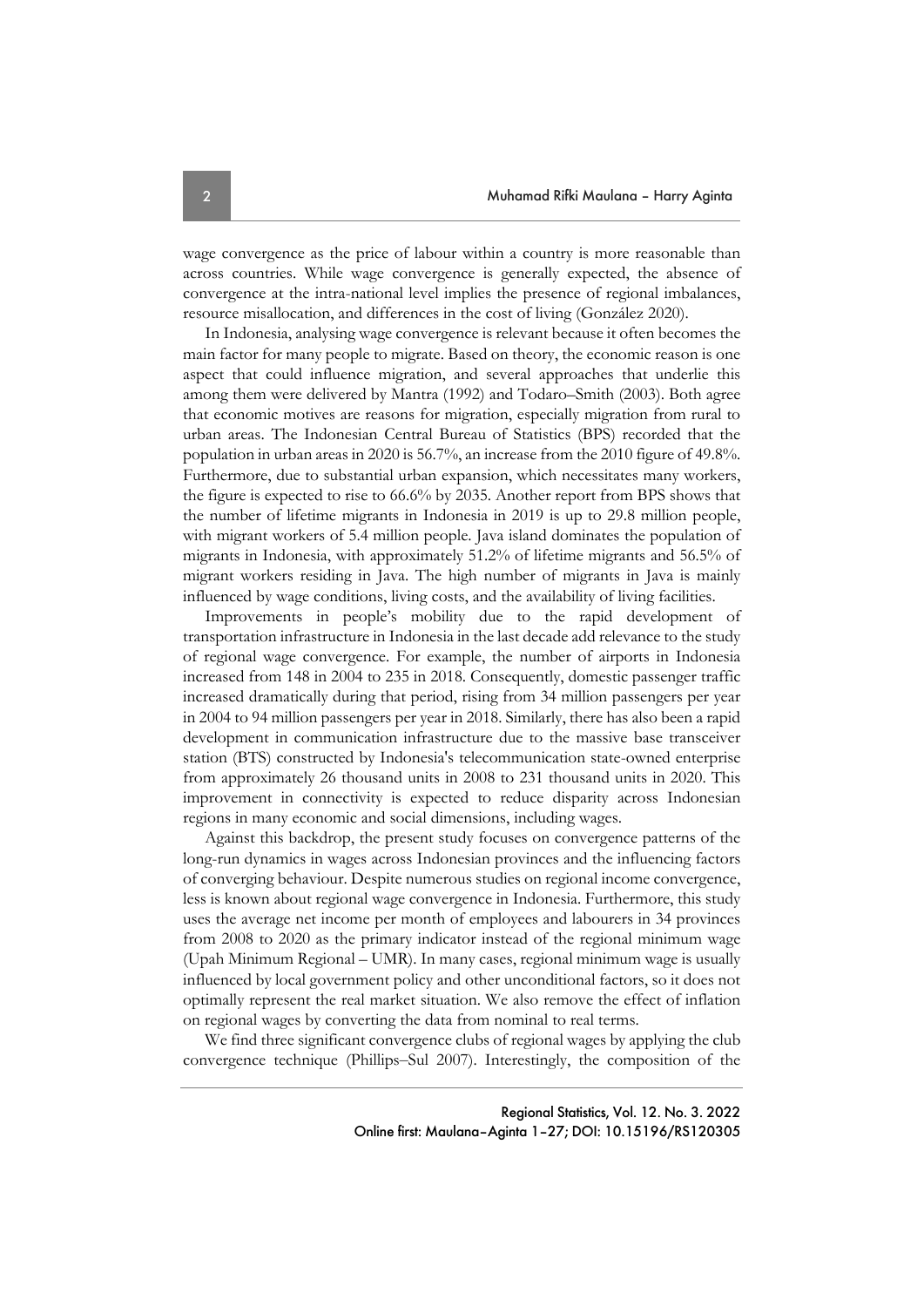clubs using real wage is very similar to the one we obtained using nominal wage, implying the existence of a price-adjusted mechanism in regional wages. Provinces that converge into the higher wage clubs (Clubs 1 and 2) share similar characteristics: having a large proportion of manufacturing industries and high traffic of migrant workers, and locations of main national strategic infrastructure projects to promote investment. Our further analysis using an ordered logit model suggests that the formation of club convergence is significantly explained by the following variables: share of employment in the manufacturing sector, investment share to gross domestic product (GDP), labour force participation rate, and the wage level in the initial period. These findings also confirm the assumption of similar characteristics mentioned above.

The remainder of this paper is organised as follows. A brief review on wage convergence studies and the contribution of the present study section reviews the related literature, the Methods and data section discusses the methodologies and data. The results of club convergence identification and the influencing factors are presented in the Results and discussion section. Finally, the paper presents the conclusions.

### **A brief review on wage convergence studies and contribution of the present study**

In labour market literature, wage convergence is generally evaluated from two perspectives: first, convergence in wages across workers and, second, across locations. Among others, the study of Fang–Yang (2011) is a well-appreciated work evaluating wage convergence across unskilled and skilled workers in China. Their results indicate that the wages of unskilled and skilled workers in China have converged, mainly due to the acceleration of structural change in the Chinese economy. Furthermore, the rapid growth in labour demand in China has exceeded the capacity of the labour market to supply, causing the wages of unskilled workers to escalate, known as the Lewis turning point.

However, studies investigating wage convergence across locations have gained popularity since the advancements in transportations and communication technologies increased labour mobility (Prado et al. 2020). The notion of free labour mobility across administrative borders is a necessary condition for the wage convergence mechanism to work. Regional wage differentials tend to decrease when there are no migration barriers, particularly from low-wage to high-wage regions (Collin et al. 2019).

A collection of studies shows evidence of regional wage convergence concerning flexible labour mobility. For example, using panel data covering 203 regions (Nomenclature of Territorial Units for Statistics or NUTS-2 level) in the EU from 1996 to 2006, Naz et al. (2017) find wage convergence only across internal regions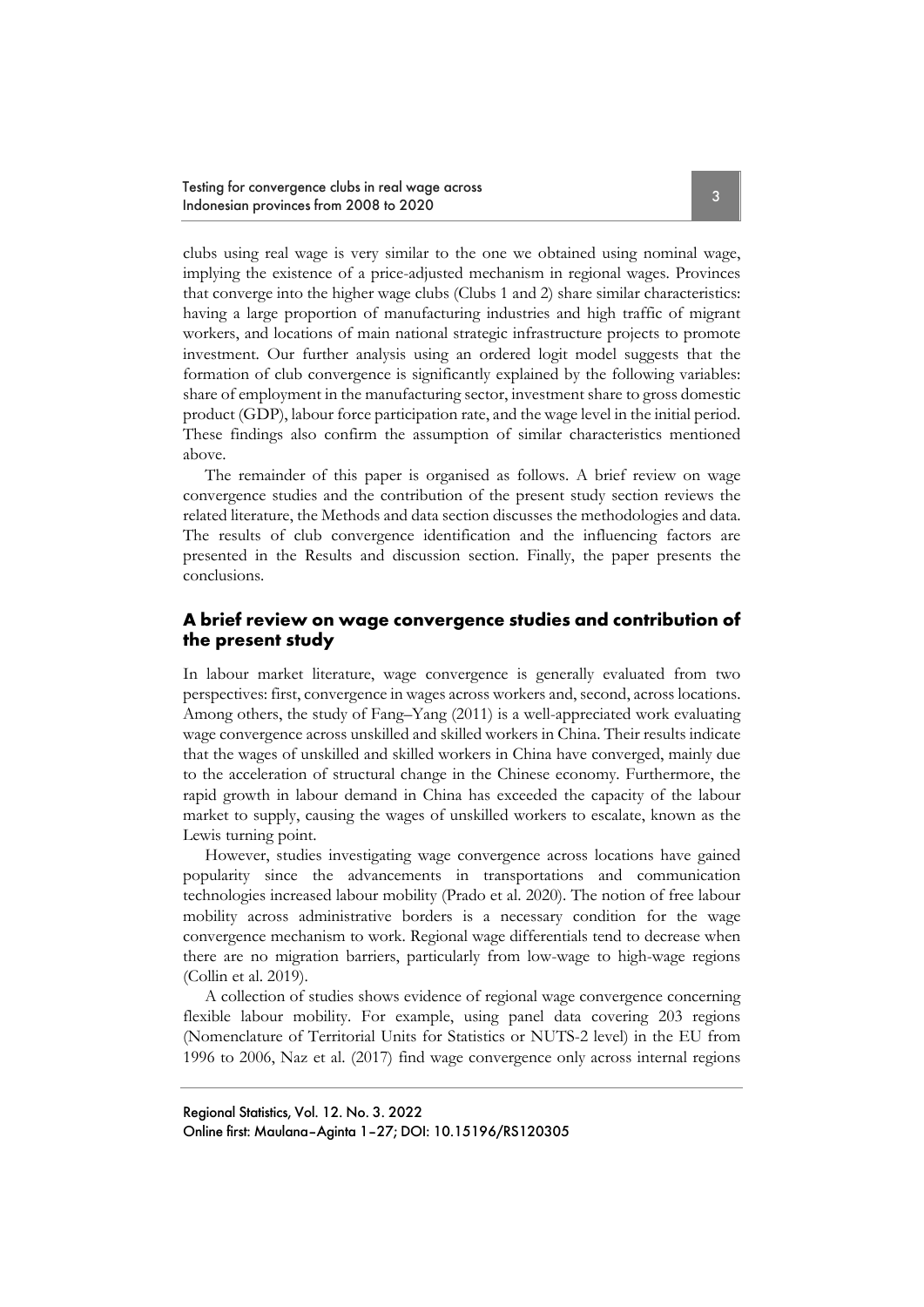(regions within the same country) but no evidence of convergence for border regions (neighbouring regions across international borders). Using a similar approach, Enflo et al. (2014) apply panel fixed effect models and show that internal and external migrations contributed to wage convergence across Swedish counties before World War I, where internal migration occurred mainly during the interwar years.

As shown in other empirical studies, the mechanism of wage convergence across regions assumes a significant advancement in transportation and communications that can enlarge the scope of the labour market across geographical boundaries. With these theories and empirical backgrounds, it is natural to expect appealing findings from the analyses of regional wage convergence in Indonesia due to the development of transportation and communications infrastructure in the last decade.

The present study contributes to the existing literature by focusing on wage convergence analysis across regions that can be used to evaluate the degree of labour market integration in Indonesia. Previously, several studies examined convergence in Indonesia but mainly focused on variables related to income, such as GDP, GDP per capita, and total factor productivity (TFP). For example, applying the dynamic panel data approach, Firdaus–Yusop (2009) analyse convergence in income using provincelevel data of Indonesia. Applying the system generalized method of moments (GMM) estimation technique, they show convergence among Indonesian provinces during 1983–2003. However, the convergence speed is relatively slow (0.29%), much lower than the convergence speed observed in most regional convergence studies: 2% (Barro et al. 1991, Barro‒Sala-i-Martin 1992). Using classical absolute and conditional convergence frameworks, Kharisma–Saleh (2013) analyse income convergence among 26 provinces in Indonesia during 1984-2008. They find a strong indication of absolute convergence and conditional convergence and refer to this evidence as the catching-up process, where provinces with lower income levels in 1984 tend to grow faster relative to the provinces with higher levels of income. Based on the system GMM estimation, they also find that the speed of convergence in Java is faster than that outside Java. The other study has been implemented by Vidyattama (2006) using a more extended dataset since the 1970s. Evidence from this study shows that significant changes in specific policies and economic development in Indonesia, including macroeconomic conditions and structural changes, affect the pattern of regional income convergence. Using the most recent data available, Aginta et al. (2020) analyse income convergence across 514 Indonesian districts from 2000 to 2017 using the club convergence framework. Their findings support the view of a lack of convergence in per capita income during the post-decentralisation era. Finally, Purwono et al. (2021) show that between 2011 and 2017, TFP convergence occurred in 33 Indonesian provinces, with intra-provincial exports having a greater impact on TFP convergence than international exports. Probably the closest study to ours is Aginta's (2021) analysis, which identifies club convergence in regional prices across provinces in Indonesia and further investigates the conditioning factors influencing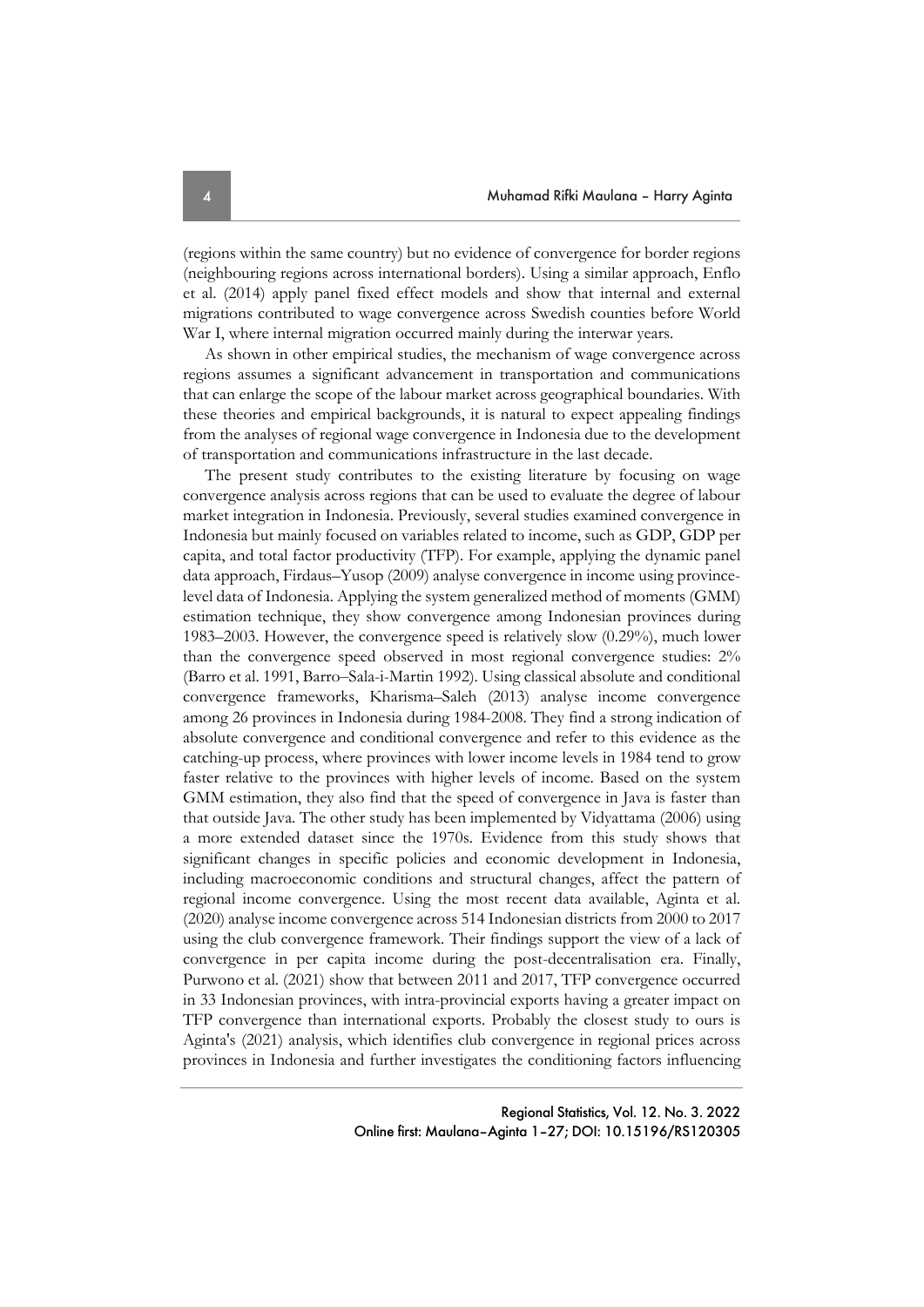club convergence formation. Using consumer price index (CPI) data from 2012:01 to 2019:12 aggregated at the province level, this study shows the absence of overall convergence at the regional price level, and the dynamics of regional prices are characterised by four-club convergence. This extended research, which employs the ordered logit model, demonstrates that a one-unit change in labour productivity, inflation expectation, consumption growth, and spatial externalities considerably impacts the probability of provinces clustering into a different club.

We have shown that empirical research on wage convergence in Indonesia is scarce. The present article attempts to close the research gap by providing new evidence of regional wage convergence and its influencing factors.

### **Methods and data**

#### Econometric methods: Testing for club convergence

Without the necessity of co-integration in time series, the log *t*-test developed by Phillips–Sul (2007) can investigate the existence of multiple convergence clubs (Bartkowska‒Riedl 2012). In other words, although evidence of co-integration in time series is lacking, it does not automatically disprove convergence. With this advantage, many researchers have applied this method in various convergence analyses on different focuses, including income, productivity, financial development, and other socioeconomic indicators.

To identify the presence of club convergence on regional wage: this study applies Phillips–Sul's (2007) modern test of club convergence. According to the model, we consider a panel data variable, for instance,  $y_{it}$  is expressed as:

$$
y_{it} = \delta_{it} \mu_t \tag{1}
$$

where *i* refers to individual units 1, 2, …, *N* across time  $t = 1, 2, ..., T$ ,  $y_{it}$  is the dependent variable,  $\delta_{it}$  indicates individual unit and time-specific components, or a time-varying idiosyncratic element.  $\mu_t$  is not unit-specific and thus characterizes the common pattern of  $y_{it}$ . The dynamics of the idiosyncratic element,  $\delta_{it}$ , can be expressed as:

$$
\delta_{it} = \delta_i + \frac{\sigma_i \xi_{it}}{\log(t) t^{\alpha}} \tag{2}
$$

where  $\delta_i$  is a time-invariant individual-specific effect, and  $\xi_i$  is unnecessarily influenced by time, with a mean of 0 and variance of 1 across individual units. Departing from equation 2, the null hypothesis states that convergence exists if all individual units collectively approach the common transition path, such that:

$$
\lim_{t \to \infty} \delta_{it} = \delta_i \text{ and } \alpha \ge 0 \tag{3}
$$

Intuitively, the alternative hypothesis is  $H_A: \delta_i \neq \delta$  for all *i* and  $\alpha \geq 0$ . To evaluate the convergence over the long-run time horizon, the relative transition parameter of an individual unit,  $h_{it}$ , is formulated as follows:

Regional Statistics, Vol. 12. No. 3. 2022 Online first: Maulana–Aginta 1–27; DOI: 10.15196/RS120305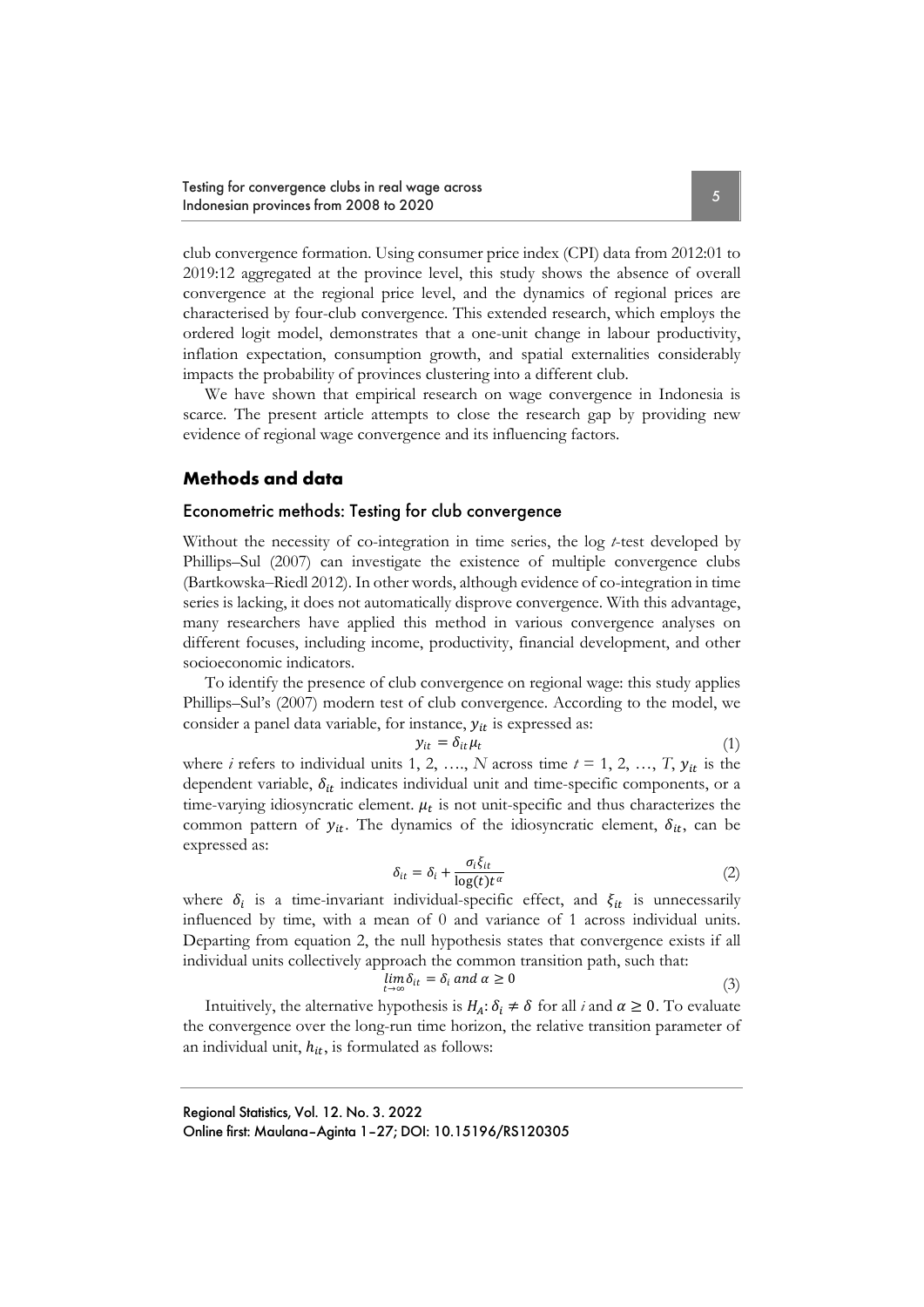$$
h_{it} = \frac{y_{it}}{\frac{1}{N} \sum_{i=1}^{N} y_{it}} = \frac{\delta_{it}}{\frac{1}{N} \sum_{i=1}^{N} \delta_{it}}
$$
(4)

 $h_{it}$  represents the specific behaviour of individual unit  $i$  against the cross-sectional average. In the state of convergence under equation 3,  $\delta_{it} \rightarrow \delta_i$ , then  $h_{it} \rightarrow 1$ . This also implies that the cross-sectional variance of  $h_{it}$  converges to 0 ( $H_t \rightarrow 0$ ),

$$
H_t = \frac{1}{N} \sum_{i=1}^{N} (h_{it} - 1)^2 \to 0, \qquad t \to \infty
$$
 (5)

where  $H_t = \sigma_t^2$ .

To empirically investigate the presence of convergence: the null hypothesis is tested with a log t regression model based on the variance ratio  $\frac{H_1}{H_t}$ :

$$
\log\left(\frac{H_1}{H_t}\right) - 2\log\{\log(t)\} = a + b\log(t) + \epsilon_t
$$
  
for  $t = [rT], [rT] + 1, ..., T$  with  $r \in (0,1)$  (6)

From the Monte Carlo simulation, Phillips–Sul (2007) argue that setting  $r = 0.3$  is recommended. The null hypothesis is rejected when  $t<sub>b</sub> < -1.65$ ; if that is the case, the next step is to identify relative or club convergence.

### Identifying club convergence and investigating conditioning factors of club convergence

The method of Phillips–Sul (2009) can identify whether different club convergences exist in the sub-sample in the absence of overall convergence in the full sample. Hence, after testing the overall convergence using log *t* regression, we use the clustering algorithm of Phillips–Sul (2009) for club convergence identification. A summary of this clustering algorithm is provided in Appendix 1.<sup>1</sup>

The literature proposes an important discussion on the conditioning factors of club convergence from two different convergence perspectives. On the one hand, the club convergence hypothesis emphasises the importance of the initial condition for an economy's transition. On the other hand, conditional convergence argues that structural characteristics completely affect the long-run growth path, while the initial condition is exogenous (Von Lyncker-Thoennessen, 2017).

Although the club convergence method by Phillips–Sul (2007) clusters individual units according to their transition path estimates, it does not explain the factors that drive club formation as Azariadis–Drazen (1990) and Galor (1996) specify the club convergence hypothesis. To complete our analysis, we investigate the conditioning factors of club convergence formation. For this purpose, similar to Bartkowska–Riedl (2012), we apply the ordered logit model. Based on the theoretical considerations discussed previously, we test the initial condition and structural characteristics as explanatory factors in the estimation.

<sup>&</sup>lt;sup>1</sup> See Phillips–Sul (2009) for further detailed discussion.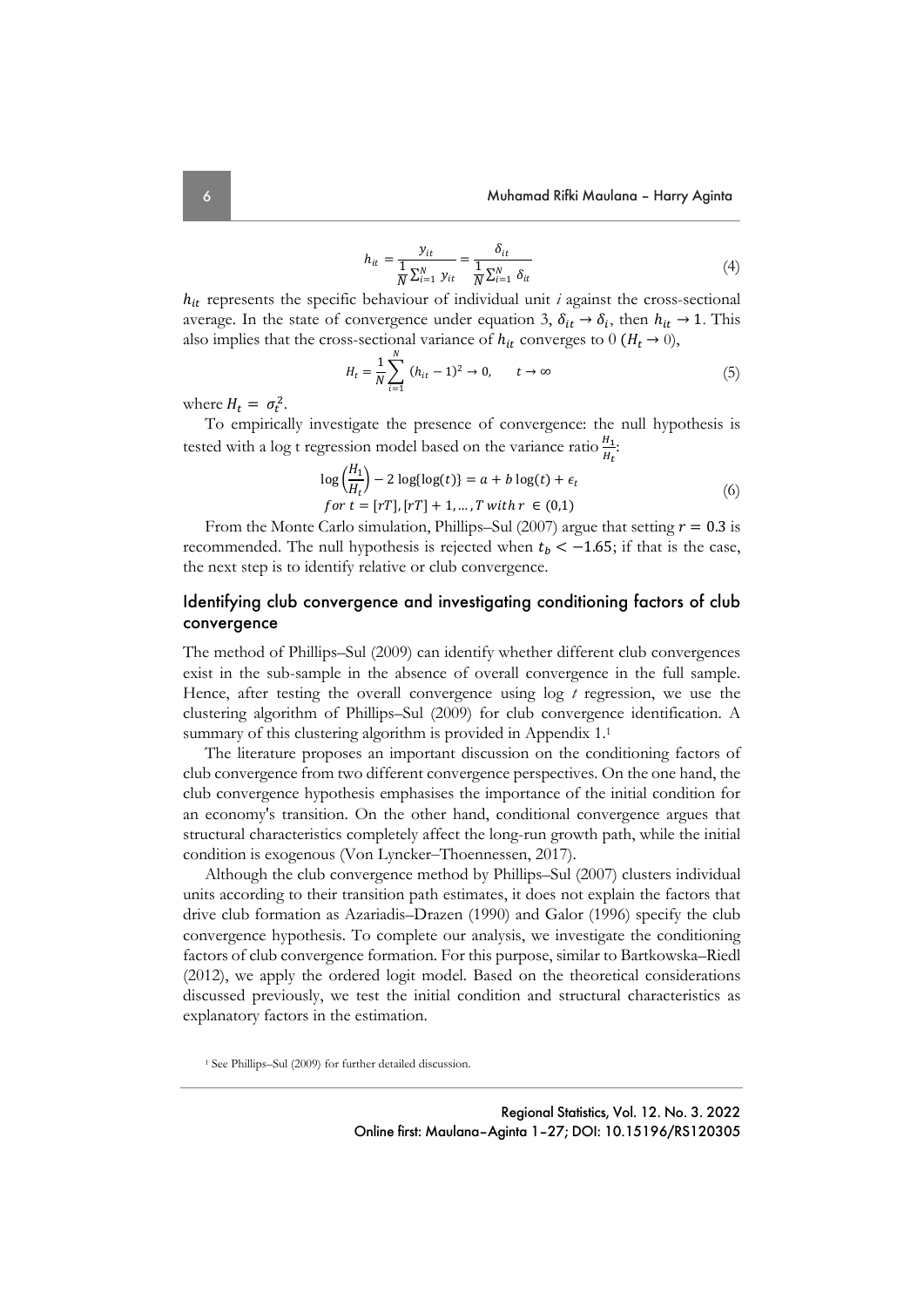In practice, we denote each club convergence as  $c = 1, 2, \ldots c$ , where c is categorical according to the number of club convergence identified. Since the method

of Phillips–Sul (2007, 2009) ranks the clubs according to the long-run trend of each individual in the respective club, we are allowed to arrange  $c$  as an ordinal variable. We assume that there is an unobserved variable  $y_t^\ast$  that is related to the long-run wage dynamics of provinces that force provinces to be clustered in a certain club. Thus, we can write the specification as

$$
y_t^* = X_i \beta + \epsilon_t \tag{7}
$$

where  $X_i$  is a vector consisting potential explanatory variables for club convergence membership, with  $i = 1, \dots, 34$ , indicating the province and  $\epsilon_t$  have a logistic distribution. The model uses a maximum likelihood (ML) estimator to compute the probabilities of observing values of  $c$ . Note that although one can assess the directional effect of explanatory variables towards club membership with the sign of  $\beta$  coefficients, the magnitude does not contain any economic information. Therefore, in addition to the directional information given by the sign of  $\beta$  coefficients, we further compute the marginal effects of a given unit change in each explanatory variable on the predicted probability, holding other variables constant.

#### Data

As a proxy for regional wage, we use the average net nominal income per month received by a general worker (in thousand Indonesian rupiah [IDR]) published by the BPS. According to BPS, the net nominal income per month is defined as remuneration received during the last month in the form of money or goods by a person considered an own-account worker, a casual employee in agriculture, or a casual employee in the non-agriculture sector. The original wage data is in nominal terms, and its statistical measurement is uniform across provinces and consistent over time. Ideally, to reflect labour's purchasing power differential across provinces, the nominal wage should be deflated using each province's estimated absolute cost of living, similar to the approach used by Collin et al. (2019). However, due to data limitations at the province level, we could not estimate the absolute cost of living. Instead, we deflate the nominal wage using the provincial CPI of 2005 as the base year (2005=100).2 In this way, we remove the nominal effects from the change in regional wage over time, but we acknowledge that our real wage data does not reflect regional variation in labour's purchasing power. Figure A1 in the Appendix 2 demonstrates the evolution of provincial real wages across time, and the summary statistics are provided in Table A1 in the Appendix 2.

<sup>2</sup> Since the range of our observation is from January 2008 to December 2020, we intentionally select the year outside of our investigated interval as the base year to avoid using the same wage level (nominal equals real wage) at a particular year.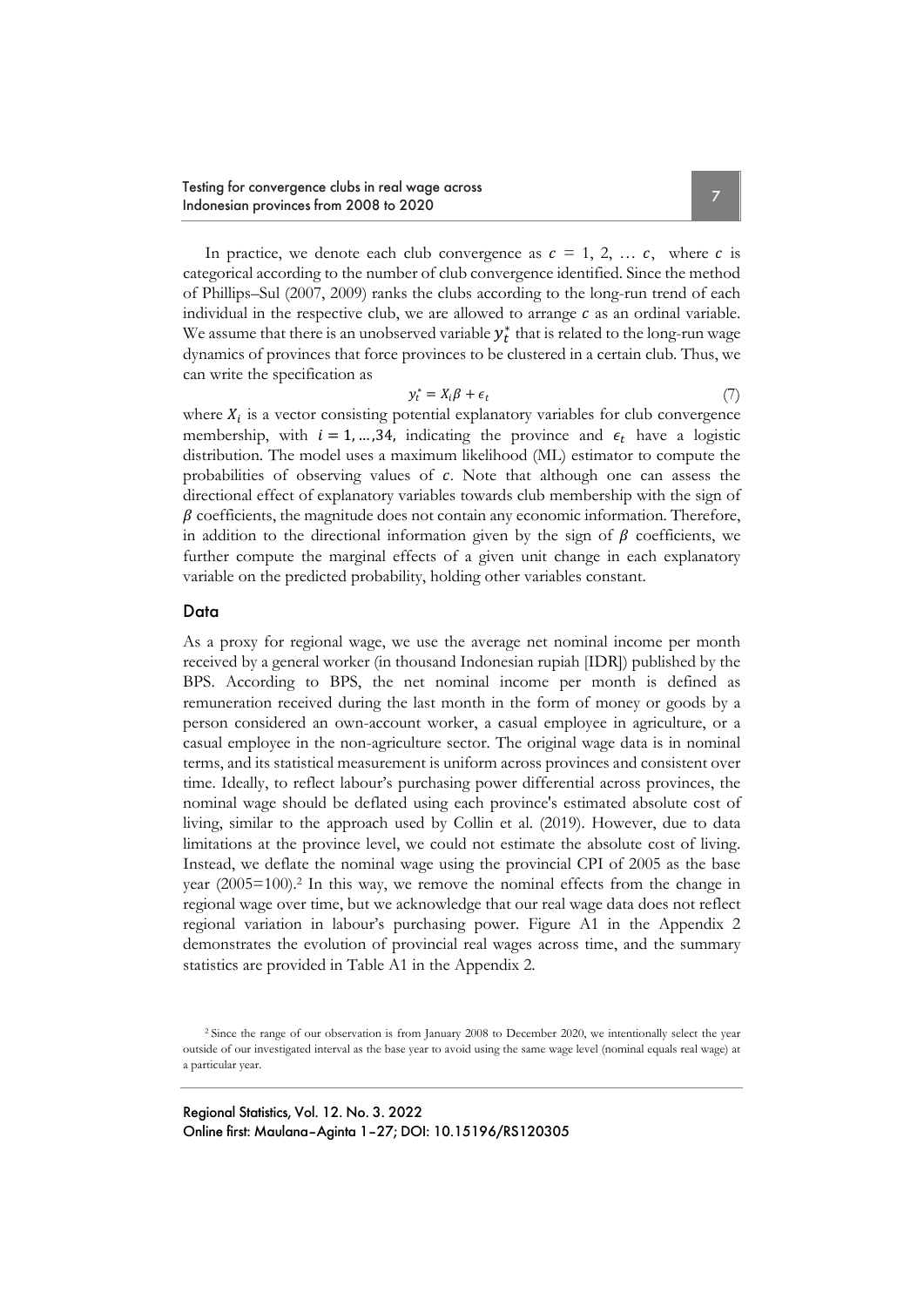### **Results and discussion**

#### Regional wage disparities across Indonesian provinces

Before implementing the club convergence test, it is important to document the dynamics of wage disparity across provinces over time. Figure 1 plots the coefficient of variation (CV) of regional wages in real and nominal terms. The plot shows the absence of sigma convergence in both regional real and nominal wages; that is, the dispersion of wages in the final period is higher than in the initial period.<sup>3</sup> Interestingly, the trend of regional wage dispersion in Indonesia is different from that in China and India. As shown in Figure 2, dispersion in regional wages in these two developing and most populated countries in Asia exhibits a declining trend during the same observation period. Although the difference in regional wage disparity at the end of the period is relatively subtle (0.185 in China, 0.205 in Indonesia, and 0.216 in India), the difference in the long-run trend is more recognisable, with regional wage disparity in Indonesia being more persistent than in China and India.

Figure 1



Dispersion of regional real and nominal wage in Indonesia

3 Derived from Barro–Sala-i-Martin (1992), sigma convergence refers to the decrease in the dispersion of the levels of a given variable across countries or regions over time.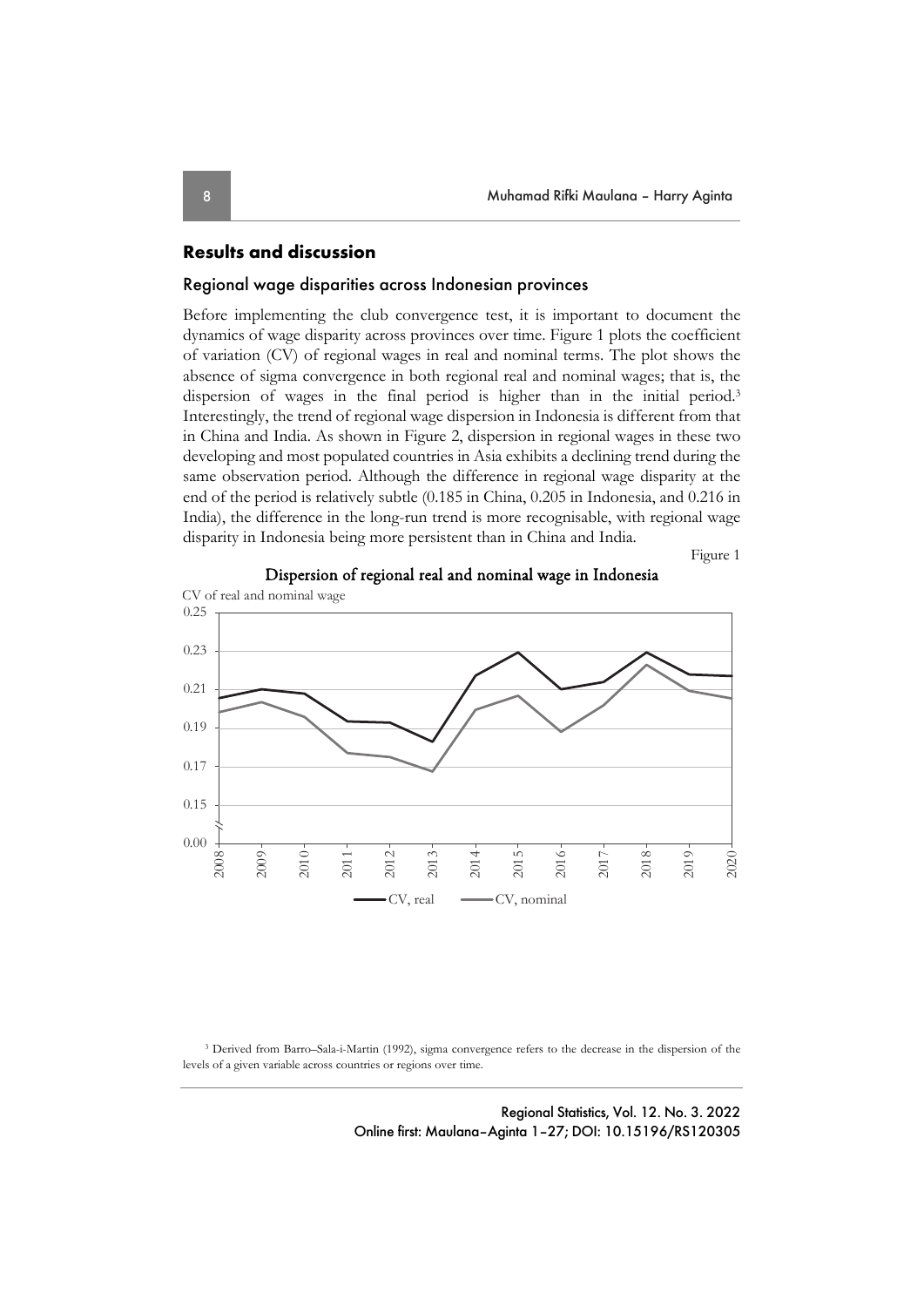Testing for convergence clubs in real wage across Indonesian provinces from 2008 to 2020



Dispersion of regional nominal wage in China and India\*

\* CV for China and India is computed from 295 prefectural-level cities and 31 states and union territories, respectively. Regional wage data for China is available until 2018, while the data for India is available until 2019. Data for both countries are collected from CEIC.

We also illustrate the evolution of regional wage disparities among Indonesian provinces over the years. As seen in Figure 3, generally, the quantiles of the distribution show persistent gaps over time, indicating the tendency of steady regional wage disparities, similar to what is shown in Figure 1. Particularly, the persistent gap between quantile 95 and the rest of quantiles and the widening gap between quantiles 75 and 50 after 2017 implies a systematic difference between high-wage provinces and the rest of the provinces, which might be related to the structural differences. This dynamic of quantile distribution in provincial wage helps us understand that there is a strong symptom of lack of convergence in regional wage across Indonesian provinces despite the massive efforts from the government to enhance regional connectivity. However, the econometric method that we use in the present study makes it possible to identify club convergence, if any, albeit divergence in the entire sample. Therefore, in the next section, we will test the temporary conclusion of wage divergence with a formal econometric framework.

Figure 2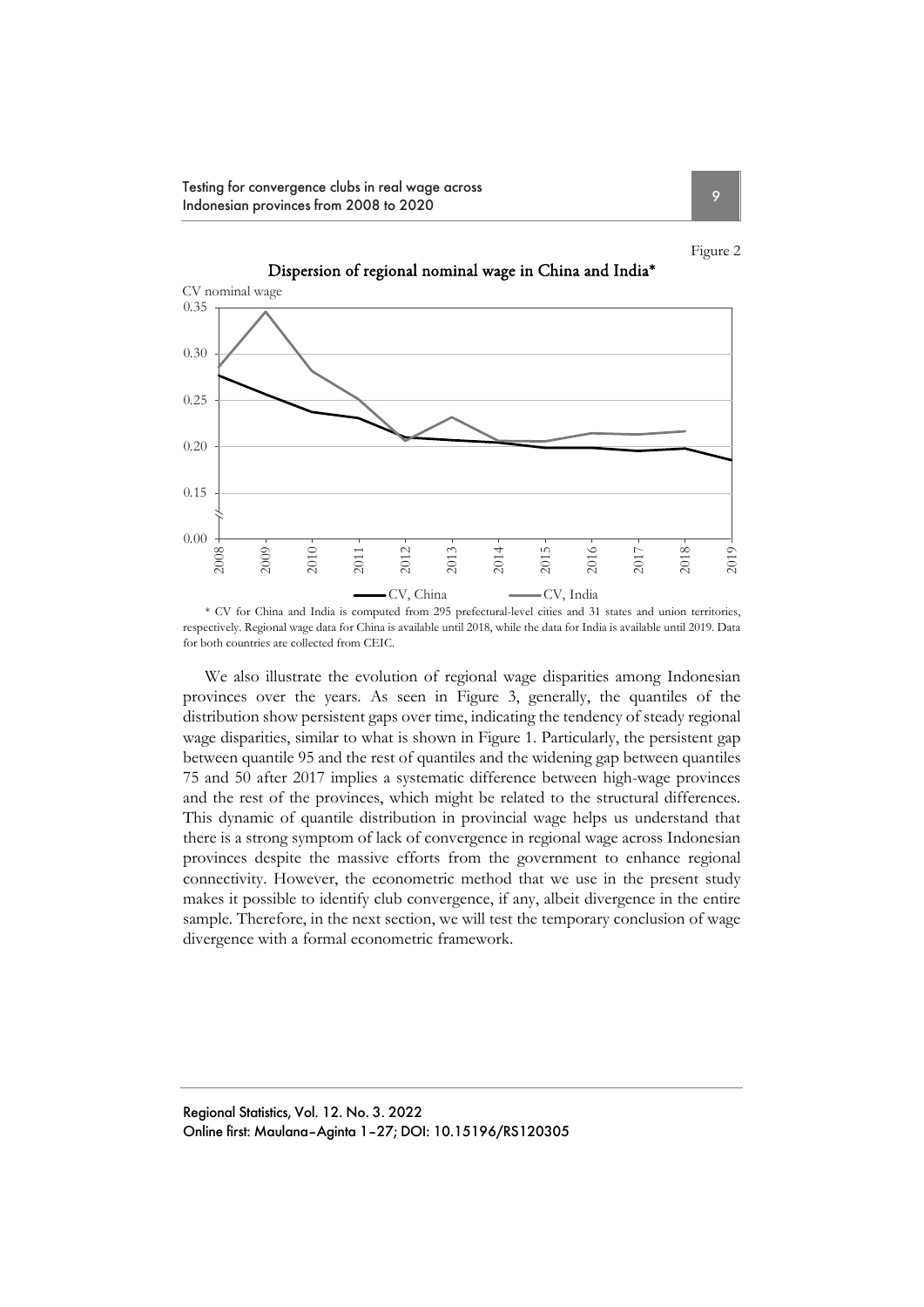Figure 3





#### Testing and identifying for convergence clubs

We begin the formal test for convergence by applying log *t* regression on real wages across 34 Indonesian provinces over the 2008:01–2020:12 period. As reported in Table 1, the results suggest that the null hypothesis of overall convergence is rejected. Therefore, we can support our findings from preliminary inspection and conclude that Indonesian provinces do not converge to a common equilibrium in terms of real wages during the observation period. As real wage is partially linked to the price level in each province, this result is consistent with the evidence from previous studies where overall convergence is not observed in regional price dynamics across Indonesia prices (Jangam‒Akram 2019, Aginta 2021). It is important to emphasise that, given the method used to build real wage data in this analysis as described, the absence of overall convergence from log *t* regression does not necessarily imply divergence in labour's purchasing power among Indonesian provinces.

Table 1

| Test of overall convergence |             |                |              |
|-----------------------------|-------------|----------------|--------------|
|                             | Coefficient | Standard error | t-statistics |
| Log(t)                      | $-1.130$    | 0.014          | $-79.721$    |

*Note: t*-statistic < –1.65 implies the rejection of the null hypothesis of convergence.

We continue the analysis with the clustering algorithm by Phillips–Sul (2009) to identify club convergence. Table 2 presents the results.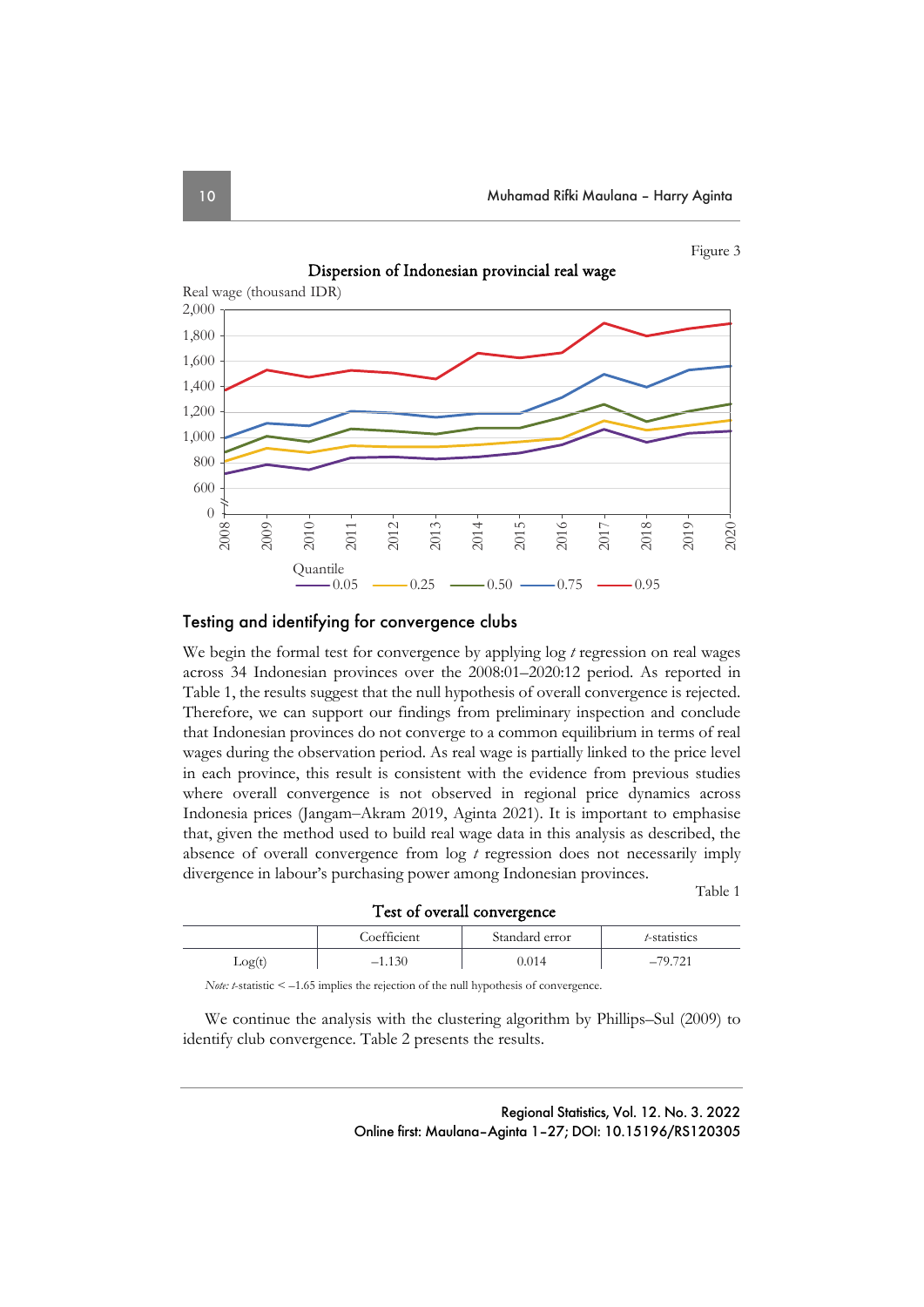| Club convergence test |                   |        |                   |
|-----------------------|-------------------|--------|-------------------|
|                       | Club <sub>1</sub> | Club 2 | Club <sub>3</sub> |
| Coefficient           | 0.113             | 0.745  | $-0.014$          |
| Standard error        | 0.232             | 0.242  | 0.108             |
| t-statistics          | 0.486             | 3.081  | $-0.126$          |

Number of provinces 3 3 9 22 *Note: t*-statistic < –1.65 implies the rejection of the null hypothesis of convergence.

Club 1: Jakarta, Riau Islands, Banten. Club 2: Papua, East Kalimantan, North Kalimantan, West Java, West Papua, North Sulawesi, Bali, Central Kalimantan, South Sulawesi. Club 3: North Maluku, Riau, Maluku, West Sulawesi, South Kalimantan, Bangka Belitung, Southeast Sulawesi, West Sumatra, Aceh, Gorontalo, East Java, North Sumatra, Bengkulu, Yogyakarta, Central Java, South Sumatra, West Nusa Tenggara, Jambi, Lampung, Central Sulawesi, West Kalimantan, East Nusa Tenggara.

We find three significant initial clubs representing regional wages' convergence dynamics across Indonesian provinces.4 These results are similar to those Neagu (2020) reported for the Romanian case. Next, we use the merging method of Phillips– Sul (2009) described in Appendix 2 to test whether the initial clubs can merge with their adjacent club and thus generate higher club convergence. The results from the merging test suggest rejecting the convergence hypothesis in any merging pair ( $\hat{b} < 0$ and  $t$ -statistics  $\leq -1.65$ .<sup>5</sup> Hence, we confirm the initial three clubs as the final club convergence. The clubs are ordered from the highest to the lowest wage; club 1 consists of higher-wage provinces, while the lowest-wage provinces are clustered in club 3. As mentioned before, the club convergence method estimates the transition path of clubs and all individual units. Taking this advantage, in Figure 4, we show the evolution of the computed clubs' transition paths over time. Unlike using the absolute value of wages on the Y axes (similar to Figure 3), in Figure 4, we plot the relative transition path of each club to the cross-sectional average of all three clubs. Interestingly, there is an indication of gap reduction between clubs 1 and 2 from 2008 until 2012. However, the transition path of club 1 exhibited an increasing trend with a significantly higher slope than that of club 2, resulting in a larger gap between the two clubs. In other words, the pattern of expanding differences among the clubs' transition paths supports the identification of significant club convergence over overall convergence. Instead of forming a converging shape, reflected in smaller gaps between clubs over time, the three transition paths demonstrate increasing dispersion between clubs, where club 1 is systematically above the average, club 2 steadily moves from below towards the average, while club 3 is consistently below the average.

4 The evaluation of club convergence is executed using the club convergence package in R developed by Sichera– Pizzuto (2019).

5 We also implement the merging procedure according to Von Lyncker–Thoennessen (2017). The test gives identical results from the merging test of Phillips–Sul (2009).

Regional Statistics, Vol. 12. No. 3. 2022 Online first: Maulana–Aginta 1–27; DOI: 10.15196/RS120305 Table 2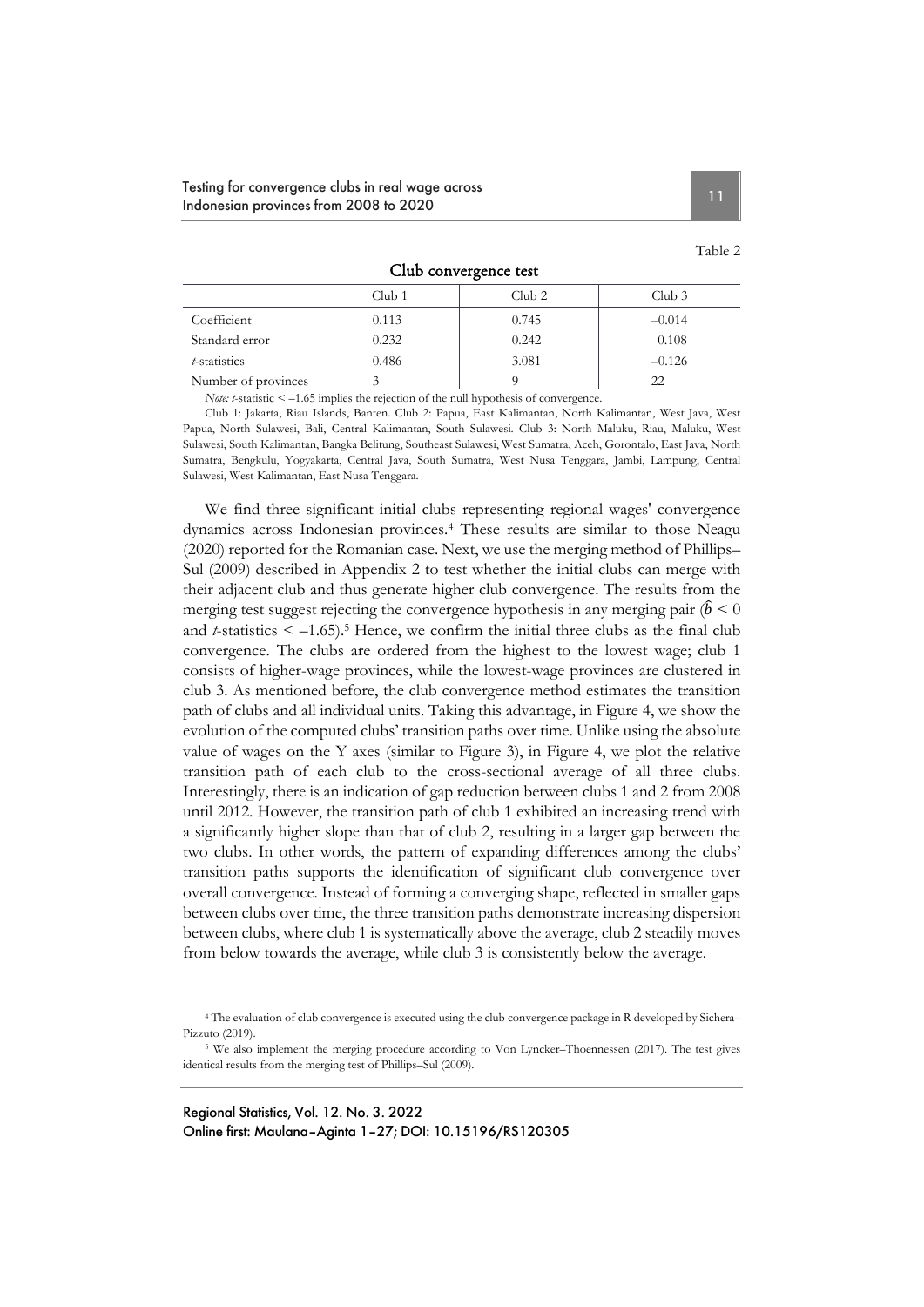

We then analyse the within-club transition dynamics by plotting the transition path of provinces in each club, as shown in Figure 5. Unlike the diverging pattern shown in Figure 4, the transition paths in Figures 5 (a), (b), and (c) demonstrate a clear convergence pattern, with a smaller gap between provinces in the final period. In club 1, although real wages in Banten and Jakarta improve over time, the convergence is largely driven by the declining real wage in the Riau Islands, particularly since 2015. It is worth noting that the Riau Islands is renowned as the country's industrial hub, with shipbuilding, oil and gas, and electronics manufacturing among its mainstays. Despite its proximity to Singapore, the performance of the islands' industrial sector has deteriorated, with diminishing levels of foreign direct investment (FDI) and exports (Negara–Hutchinson, 2020). Meanwhile, Jakarta is the country's capital city where large business and financial services are centred, and Banten is a province that shares a border with Jakarta and relies heavily on the manufacturing industry to support its economy (approximately 37% of GDP).

The convergence in club 2 is due to a combination of real wage decline in miningbased provinces (e.g., East Kalimantan, Papua, and West Papua) and improved conditions in the industrialised province of West Java and the newly established province of North Kalimantan. Similarly, the consistent growth of real wages in Java's other two industrialised provinces (Central Java and East Java, with manufacturing shares of 30% and 34% of GDP, respectively) dominates the club 3 convergence process. Conversely, the wage condition in East Nusa Tenggara continues to decline. Agriculture's prolonged dominance – most of which is low-tech and subsistenceoriented, plays a significant role in this phenomenon (ILO 2013).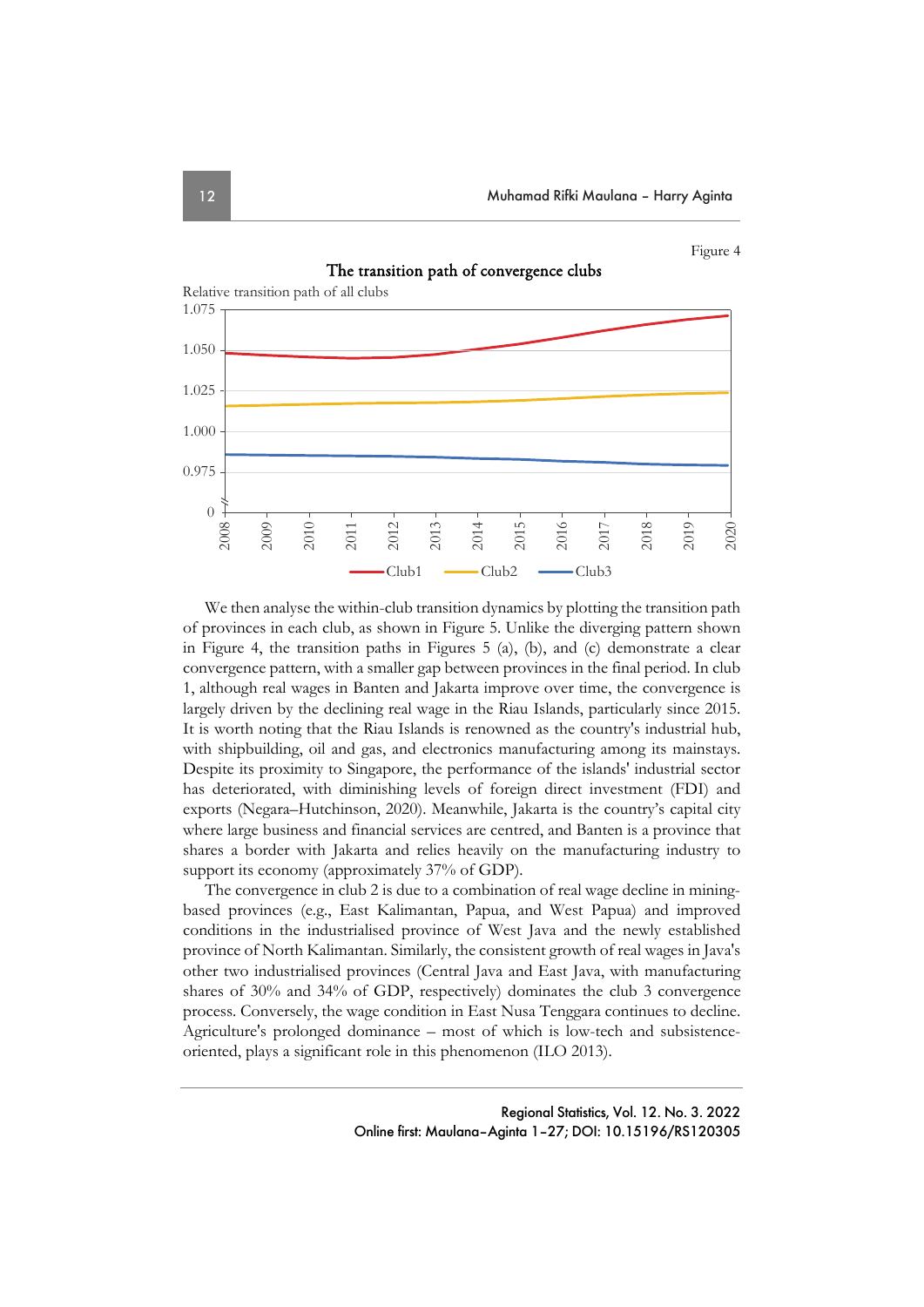Testing for convergence clubs in real wage across Itesting for convergence clubs in real wage across<br>Indonesian provinces from 2008 to 2020

Figure 5

# The transition path of Indonesian provinces within each convergence club







Regional Statistics, Vol. 12. No. 3. 2022 Online first: Maulana–Aginta 1–27; DOI: 10.15196/RS120305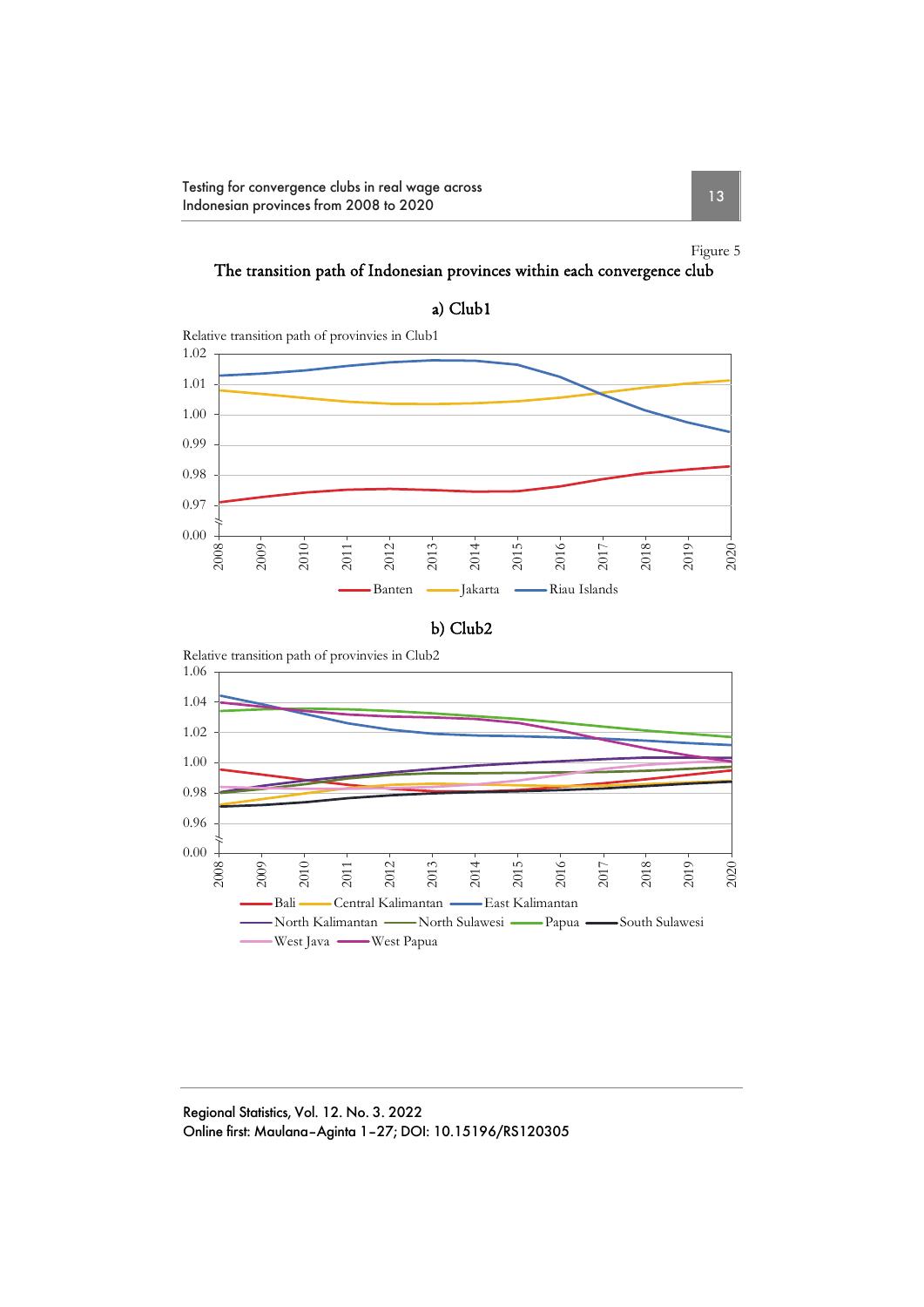

Finally, we visualised the geographical distribution of club convergence in Figure 6. It is worth noting that we capture geographical effects of club convergence (Barro et al. 1991, Quah 1996), similar to what has been documented in the study of Aginta et al. (2020) and Aginta (2021) when studying regional income and price convergence in Indonesia. These geographical effects are apparent on Sumatra Island, where a province and its neighbouring provinces are clustered in the same club (club 3). A similar pattern is also observed in the distribution of club 2 (in Kalimantan and Papua islands) and club 1 (where Jakarta and its neighbour Banten clustered together).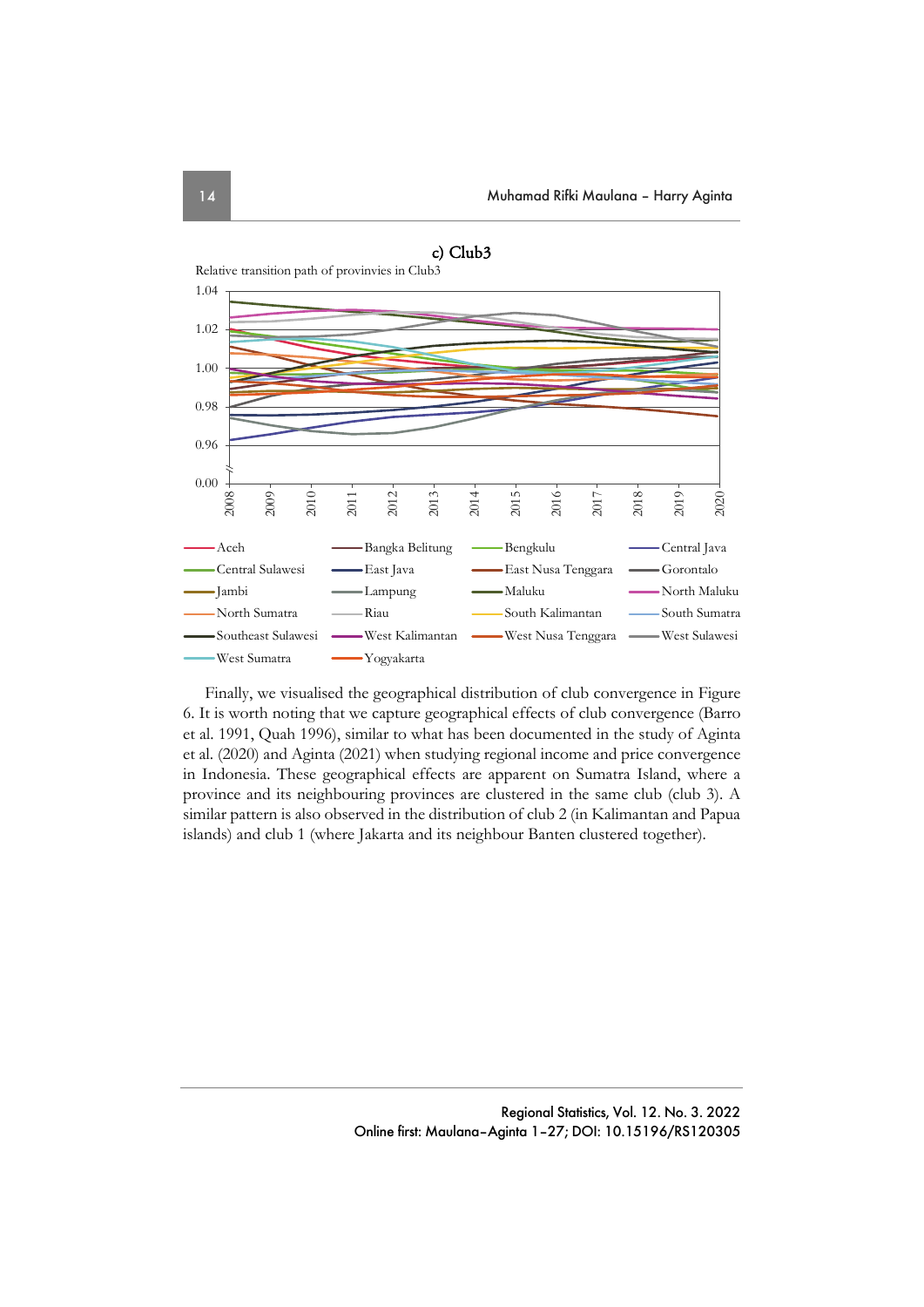Testing for convergence clubs in real wage across Itesting for convergence clubs in real wage across<br>Indonesian provinces from 2008 to 2020



The club convergence test results show the presence of a persistent gap in regional real wages across Indonesian provinces. The results also reflect wage rigidity and heterogeneity in macroeconomic and labour market conditions across provinces. However, to date, we do not know which components of macroeconomic and labour market conditions explain regional wage disparity across Indonesian provinces. Therefore, in the following section, we investigate the important factors contributing to persistent regional wage disparity. More specifically, we aim to provide empirical evidence to address the following question: what regional factors influence the formation of club convergence?

#### Factors influencing the club convergence

This section examines and discusses the important conditioning factors that theoretically influence club convergence formation. The club convergence hypothesis places a considerable weight on the crucial roles of the initial condition and structural characteristics in influencing the convergence process; that is, countries or regions will only converge to a common steady state if they depart from similar initial conditions and share the same structural characteristics (Galor 1996).<sup>6</sup> Therefore, in addition to the level of real wage in 2008 to control for the initial condition, we also include sectoral and labour market indicators to capture the role of structural characteristics in club convergence formation. To be consistent with the theoretical

<sup>6</sup> In the context of the neo-classical framework, multiple steady-state equilibria could arise from the variation in factor endowments. In a particular case, the initial level of capital-labour ratio can be used as a proxy of factor endowments that determine the shape of the steady-state path of an economy. Meanwhile, economies that use similar production technology tend to evolve toward a common steady state. See Galor (1996) for a more in-depth look at the theoretical models behind convergence clubs.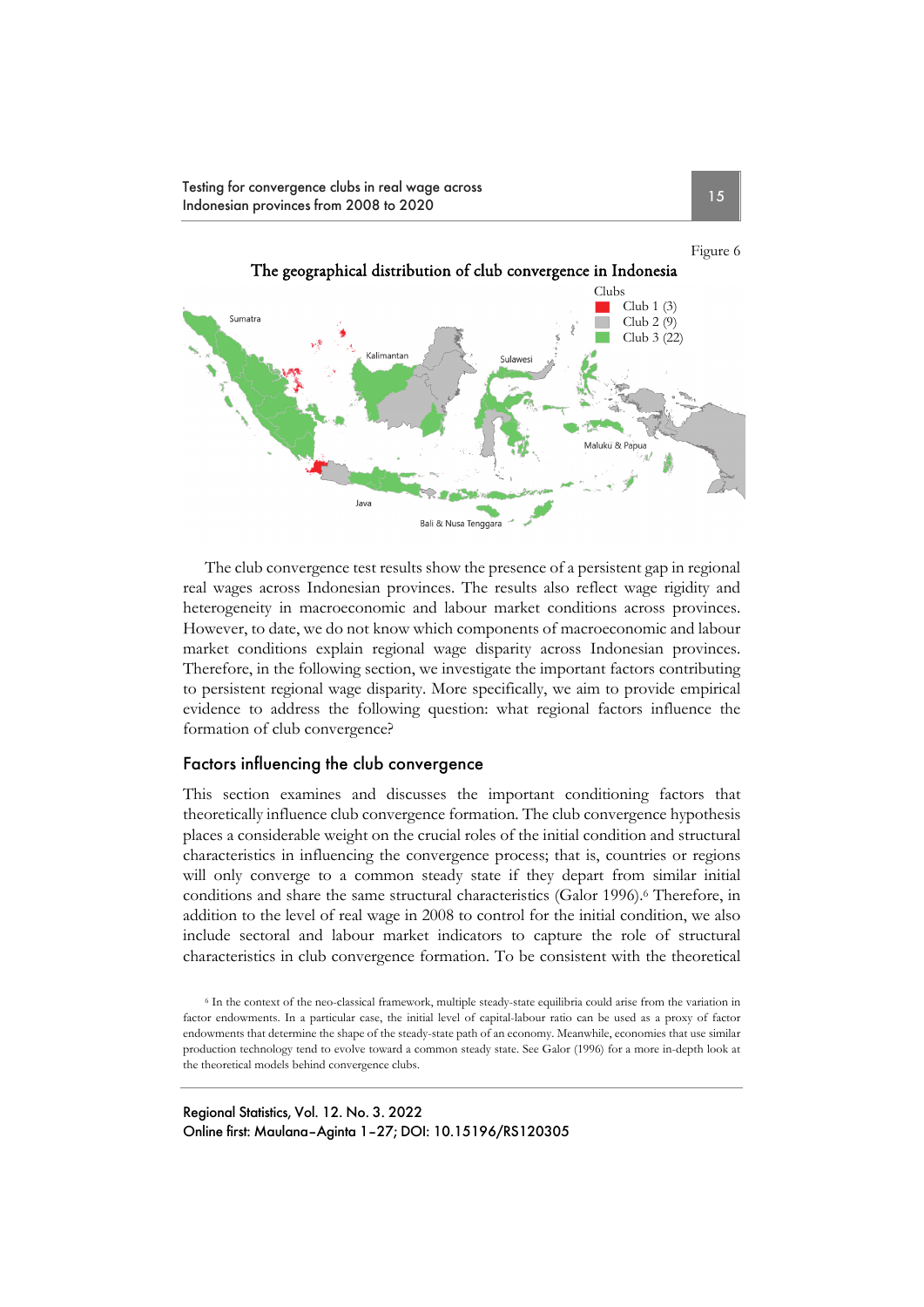foundation of the convergence framework, the selection of variables in our ordered logit model is also comparable with previous club convergence studies (Bartkowska– Riedl 2012, Cutrini 2019, Von Lyncker-Thoennessen 2017).

The ordered logit specification requires variables to be explained in an ordinal manner (McKelvey–Zavoina 1975). Hence, we re-arrange the clubs by using the wage level of each club as a reference to order the clubs from 1, 2, and 3 as high-, middle-, and low-wage clubs, respectively. Finally, as in the previous literature, we use these ordered clubs as the dependent variable of the regression, while independent variables consist of the main factors that theoretically influence club convergence. Table 3 contains the definitions and sources of the variables.

Table 3

| Variable                           | Definition                                                                           | Source     |
|------------------------------------|--------------------------------------------------------------------------------------|------------|
| Initial value of wage (2008)       | Real wage in 2008 (in thousand IDR)                                                  | <b>BPS</b> |
| Manufacture employment<br>share    | Number of people employed in manufacturing sector<br>Total number of people employed | <b>BPS</b> |
| Investment share to GDP            | Total investment<br><b>Total GDP</b>                                                 | <b>BPS</b> |
| Labour force participation<br>rate | Number of persons in the labor force<br>Population aged ten (10) years and over      | <b>BPS</b> |
| GDP                                | Real GDP $(2010 = 100)$ in log form                                                  | <b>BPS</b> |

Variables in ordered logit estimation

We report the marginal effects on the probabilities computed from the ordered logit model in Table 4.7 The individual marginal effect measures how much the probability of a province being included as a member of a specific club changes with respect to a small change in the explanatory variables. In this way, our results can explain how a unit change in the independent variable affects the probability of provinces clustered into club 2 (middle-wage) and club 3 (low-wage). However, our model cannot precisely compute the marginal effects on the probability of club 1 (high-wage). We consider this to be the problem of insufficient samples in club 1 (high-wage).8 Nonetheless, the model clarifies how the selected factors influence the membership of the convergence club.

7 See Long–Long (1997) for a discussion on interpreting the results of ordered logit models.

8 Aginta (2021) and Bartkowska–Riedl (2012) also encounter a similar problem in their respective studies.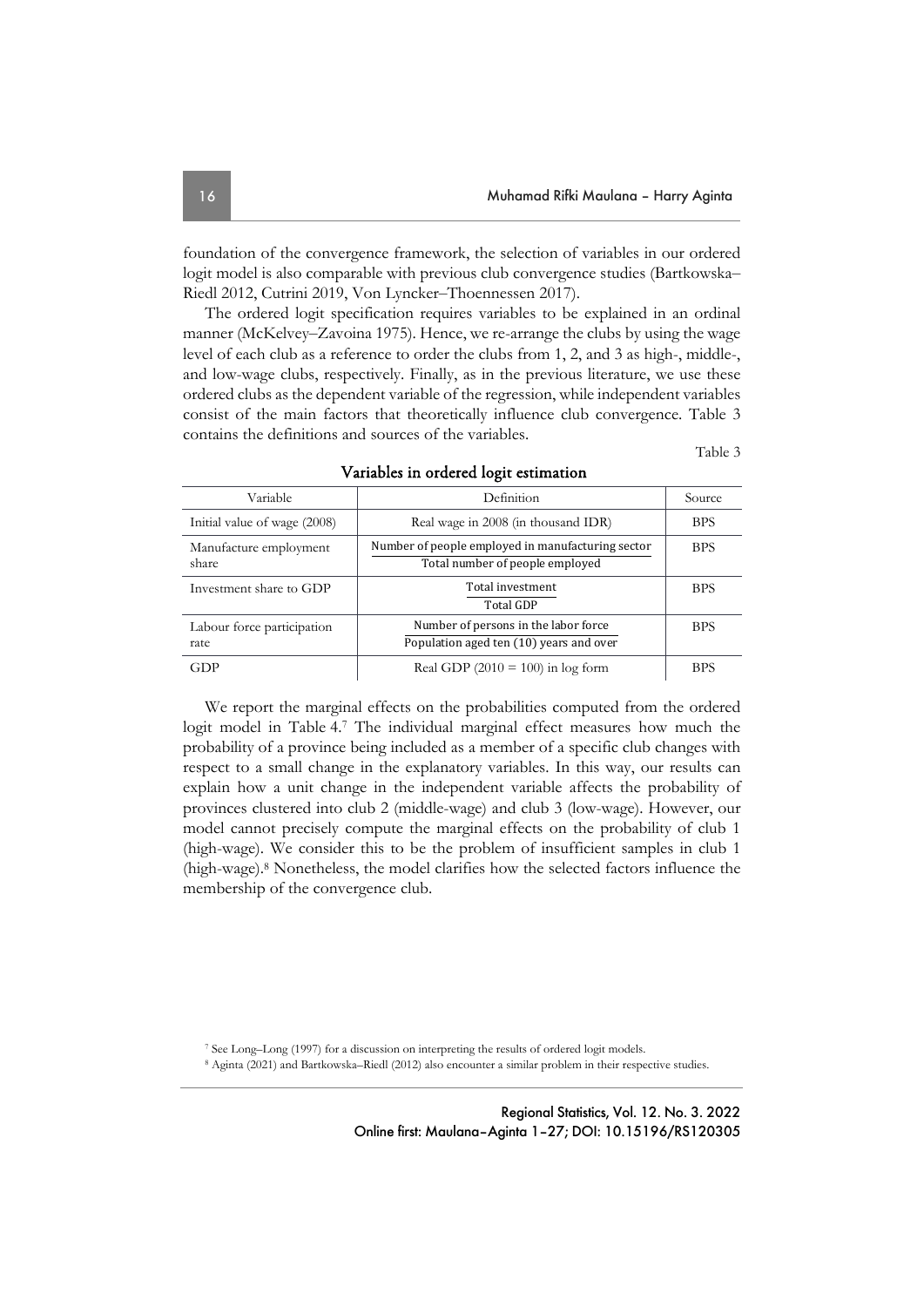#### Testing for convergence clubs in real wage across Indonesian provinces from 2008 to 2020

| ı<br>., |  |
|---------|--|
|---------|--|

| Variables                       | Marginal effects on probabilities |                 |                |  |
|---------------------------------|-----------------------------------|-----------------|----------------|--|
|                                 | Club $1$ (high)                   | Club 2 (middle) | Club $3$ (low) |  |
| Initial value of wage (2008)    | 0.000                             | $0.009**$       | $-0.009**$     |  |
|                                 | (0.000)                           | (0.004)         | (0.004)        |  |
| Manufacture employment          | 0.000                             | $0.189**$       | $-0.189**$     |  |
| share                           | (0.000)                           | (0.106)         | (0.106)        |  |
| Investment share to GDP         | 0.000                             | $0.162**$       | $-0.162**$     |  |
|                                 | (0.000)                           | (0.078)         | (0.078)        |  |
| Labour force participation rate | $-0.000$                          | $-0.046**$      | $0.046**$      |  |
|                                 | (0.000)                           | (0.022)         | (0.022)        |  |
| GDP (in logs)                   | 0.000                             | 0.242           | $-0.242$       |  |
|                                 | (0.000)                           | (0.211)         | (0.211)        |  |
| Number of provinces             | 3                                 | 0               | 22             |  |

The results from ordered logit estimation

*Note*: Numbers in parentheses are standard errors. \*\*\**,* \*\*, \* show significant level at 1, 5, and 10%, respectively.

All the ordered logit coefficients show the expected signs. Additionally, the magnitude of the coefficients deserves special attention. Our results point to the significance of structural characteristics in explaining club convergence formation.<sup>9</sup> Specifically, the share of employment in the manufacturing sector is the most important structural element driving club convergence. A one-point increment in the manufacturing employment ratio would significantly raise the probability of a province converging to the middle-wage club (club 2) by 18% while reducing the likelihood of a province converging to the low-wage club (club 3). In this respect, our findings appreciate the conventional view that claims labour productivity is generally higher – therefore, higher wages – in the manufacturing sector. The investment share in GDP and labour force participation rate is the other important structural determinant, to a lesser extent than the share of employment in the manufacturing sector, but has a larger effect than the initial level of real wage in 2008. Overall, our results imply that the mechanism of club convergence formation in real wages across Indonesian provinces mainly works through underlying attributes in regional labour market conditions. Next, we elaborate on the effects of each factor in detail.

The manufacturing employment share has a positive effect for clubs 1 and 2, whereas it shows an adverse effect for club 3, which means that the province with a higher manufacturing employment share has a higher wage than the rest. This result is also consistent with Felipe et al. (2019) finding, in which high-tech manufacturing firms generally pay higher wages in Indonesia. Furthermore, they also reveal that differences are likely due in part to differences in the skill requirements of the manufacturing sector, with average levels of education and training being significantly

9 Cutrini (2019) empirically finds comparable results on the relative importance of structural variables than the initial level of income per capita in influencing club membership across 274 European regions on a NUTS-2 level.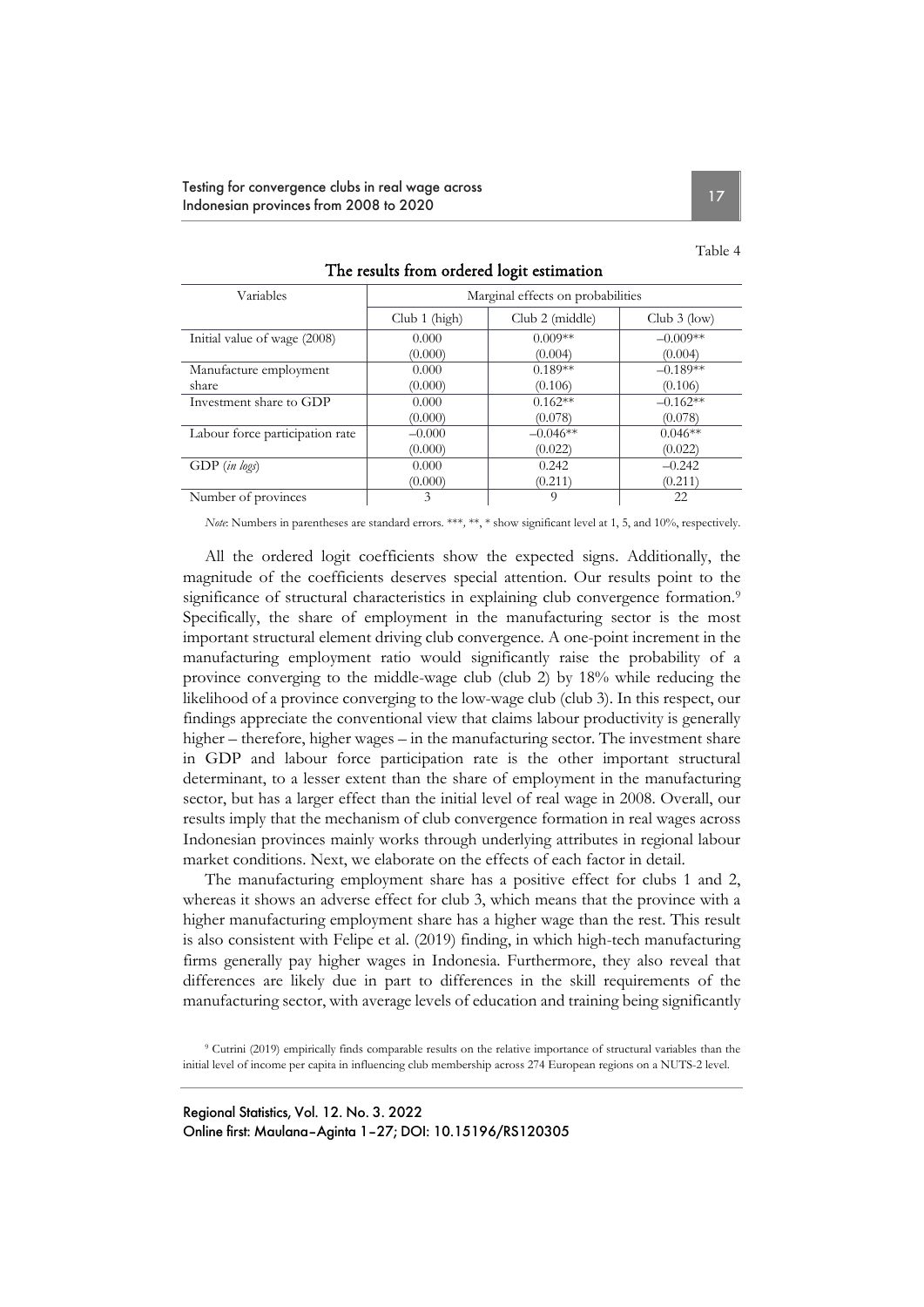higher. Moreover, the high productivity rate in the manufacturing sector often becomes the main reason labour in the manufacturing sector often earns a higher wage than labour in other sectors. Strain (2019) finds evidence of a strong link between productivity and wages. In detail, he describes that when properly measured, productivity and compensation show very similar trends in the last few decades.

Similar to the share of manufacturing employment, the investment-to-GDP ratio also demonstrates a positive effect on higher wage clubs. This result is also similar to the finding of Baskoro et al. (2019), who conclude that the relatively higher wage in FDI companies is possibly explained by the higher productivity of labour, which represents an improvement of labour skill and in line with the shift in Indonesian industrial character. Lipsey–Sjoholm (2001) highlight the higher level of workers' education in foreign-owned firms as the main factor explaining why foreign-owned firms in Indonesia might pay a high price for labour. Another reason is that foreignowned firms wish to reduce employee turnover to secure their technological advantages from being copied by their competitors. The significance of investment in affecting regional wage also implies a regional imbalance in economic development, where investment activities are largely concentrated in a few provinces with better infrastructure, strategic geographical position, and natural resource endowment. For example, provinces like Jakarta, Banten, and Riau islands are in club 1 and have better infrastructures than other provinces. These provinces also have strategic geographical locations surrounded by well-managed transportation infrastructure, and thus will induce higher labour and capital mobility.

Meanwhile, the labour force participation rate shows a different effect in which the sign of the coefficient is negative in clubs 1 and 2, whereas it is positive in club 3. This means that a higher labour force participation rate decreases the probability of being in higher wage clubs, reflecting the standard labour supply and demand conditions. A higher labour supply relative to its demand leads to downside pressure on wages. Similar to what is mentioned by Herr (2002), we find evidence of a negative relationship between wages and labour supply.

The initial wage level shows a positive effect for clubs 1 and 2, which means that the probability of the province belonging to clubs 1 and 2 is higher when the province has a higher initial wage level. Inversely, the adverse effect for club 3 means that the province with a higher initial value of wage has a small probability of belonging to club 3. The effect of the initial condition in our study is also in line with Bartkowska– Riedl (2012) findings, which shows that the region's initial state plays a crucial role in the European areas to determine which club they will belong.

As for the last variable, although statistically insignificant, the size of the economy, or GDP, shows a positive effect on higher-level wage clubs. This implies that the cross-sectional variation in regional wages in Indonesia is less connected to the size of the economy. Instead, regional economic and labour market structures are the main factors shaping the level of regional wages.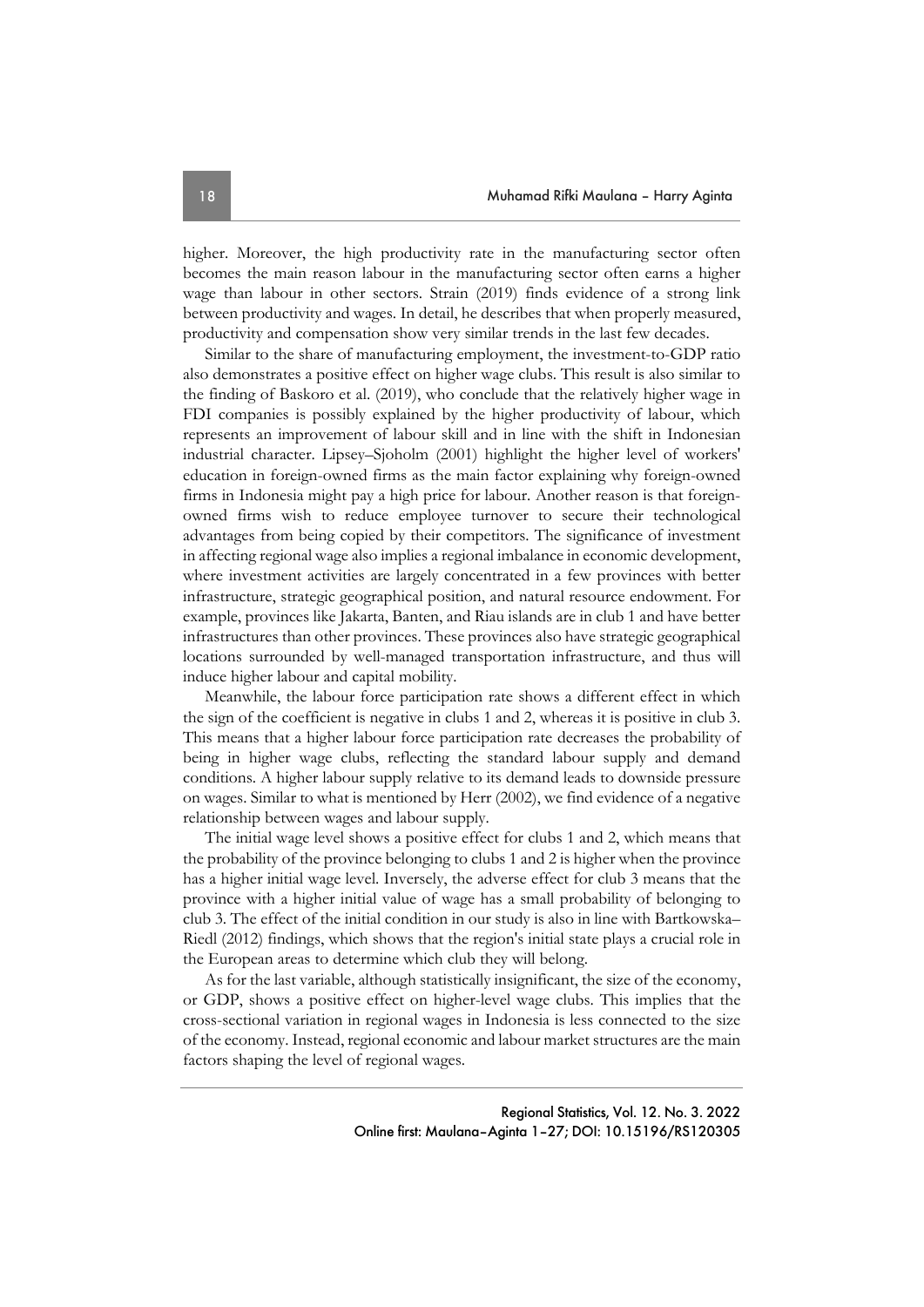Testing for convergence clubs in real wage across Itesting for convergence clubs in real wage across<br>Indonesian provinces from 2008 to 2020

#### **Conclusions**

This study empirically investigates the convergence of regional wages in Indonesia, a large and geographically diverse developing country. Specifically, we address two crucial questions in the empirical analysis. First, can we identify club convergence in regional wages in Indonesia, despite the presence of prolonged wage disparity? Second, to what extent do region-specific characteristics influence club convergence? To achieve these goals, we divide our strategy into two main steps. First, we test whether regional wages converge to a common steady-state using log *t* regression developed by Phillips–Sul (2007, 2009). In the absence of overall convergence, we further check for the presence of club convergence. Second, we investigate the essential factors that influence club convergence formation.

Our results from the first step show three significant clubs representing the convergence dynamics of regional wage across Indonesian provinces: three provinces clustered in club 1, nine provinces in club 2, and 22 provinces in club 3. Overall, the results from our initial investigation imply that, based on the long-run dynamics of regional real wages from 2008 to 2020, Indonesian provinces can be clustered into three club convergences. The presence of club convergence from our results is similar to the finding of Neagu (2020) in the context of regional wage analysis in Romania.

In the second part, the results from the ordered logit model show that regional characteristics related to labour market conditions largely explain the formation of club convergence in provincial wages. Variables such as manufacturing employment share, investment-to-GDP ratio, labour force participation, and the initial condition of wage significantly influence the convergence club formation, while the size of the economy, or GDP, exhibit insignificant effects. Our findings are compatible with the theoretical underpinnings of the convergence concept and comparable to previous club convergence investigations (Bartkowska‒Riedl 2012, Cutrini 2019, Von Lyncker-Thoennessen 2017).

Taken together: our results suggest four key points concerning policy implications for reducing wage disparity across Indonesian provinces. First, it is imperative to promote the development of manufacturing industries in all provinces. Manufacturing sectors would attract skilled workers from different places and bring positive technical spillovers to local workers. In turn, this would create a trickle-down effect that tends to help reduce wage disparity, as in the case of India (Jain, 2018). Second, boosting investment is equally important, not to mention attracting inward FDI. Technology spillovers and demand creation effects brought by FDI firms would positively influence the productivity of local firms and workers, leading to improved wage levels. Third, reducing wage differentials across regions requires convergence in education. Therefore, improving education quality in less developed regions should become a priority and promote industrialisation and investment to guarantee the provision of educated labour and skilled workers. Finally, the Indonesian government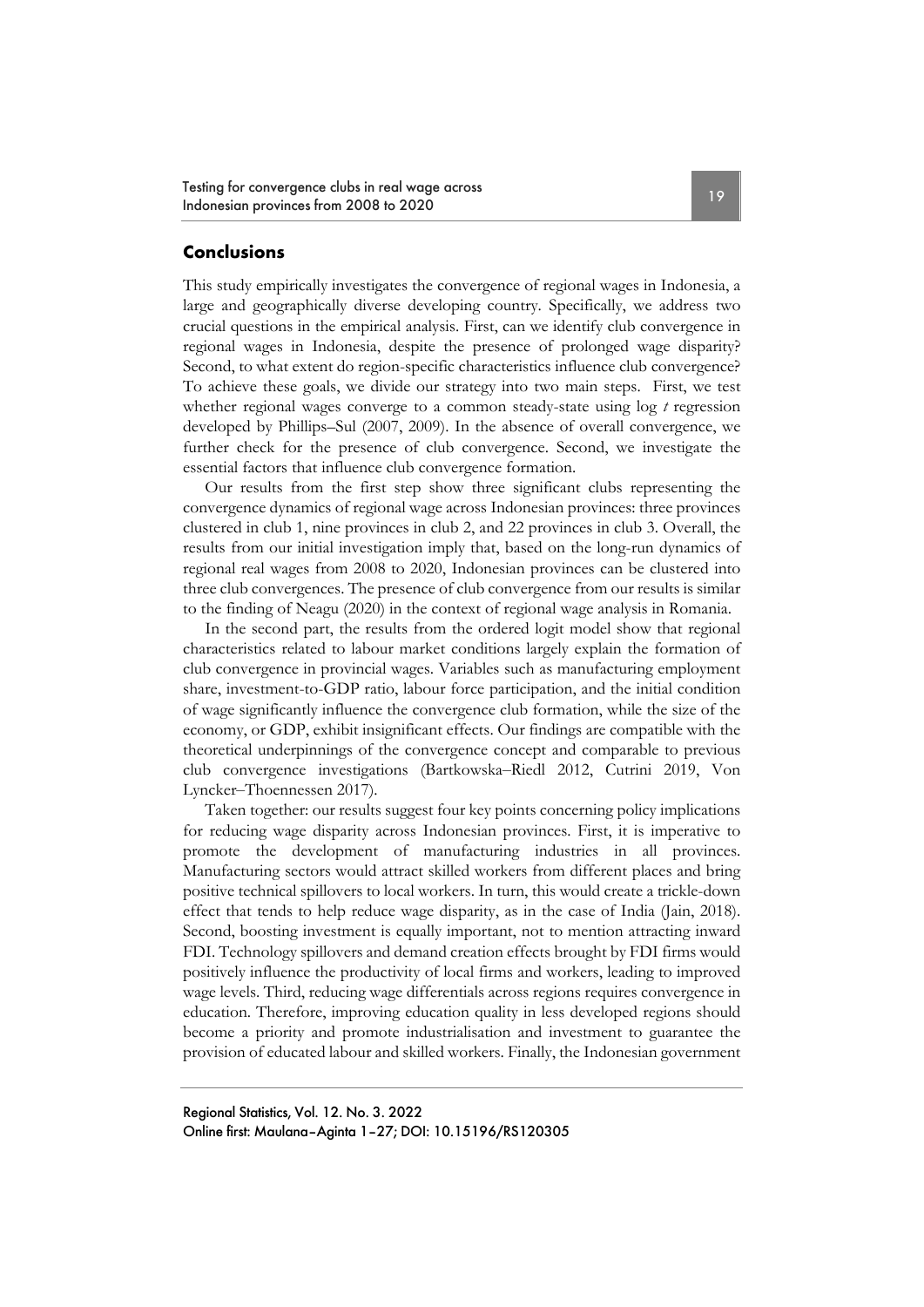needs, both national and local, to continue enhancing healthy competition in the regional labour market to promote efficiency in resource allocation across regions.

However, one limitation of this study is the relatively short observation timeframe used to study wage convergence. This may impact the estimation of club convergence, as the power of the log *t*-test decreases as the time dimension shortens (Phillips–Sul 2007, 2009, Von Lyncker-Thoennessen 2017). Furthermore, based on the geographical distribution of the clubs, one is tempted to conclude that real wages in Sumatra Island converge perfectly to club 3, except for the Riau Islands. This might not be the case when the spatial unit used is at the district level, as observed in the context of regional income convergence in Indonesia (Santos-Marquez et al. 2021). Hence, future studies could investigate regional wage convergence across Indonesia's district level, subject to data availability. Such studies would allow us to look more deeply at the role of spatial dependence within a province and between adjacent districts belonging to different provinces in shaping regional wage. Finally, depending on data availability, future studies could examine regional wage convergence in Indonesia by utilising real wage data that capture cross-sectional differentials in labour's purchasing power.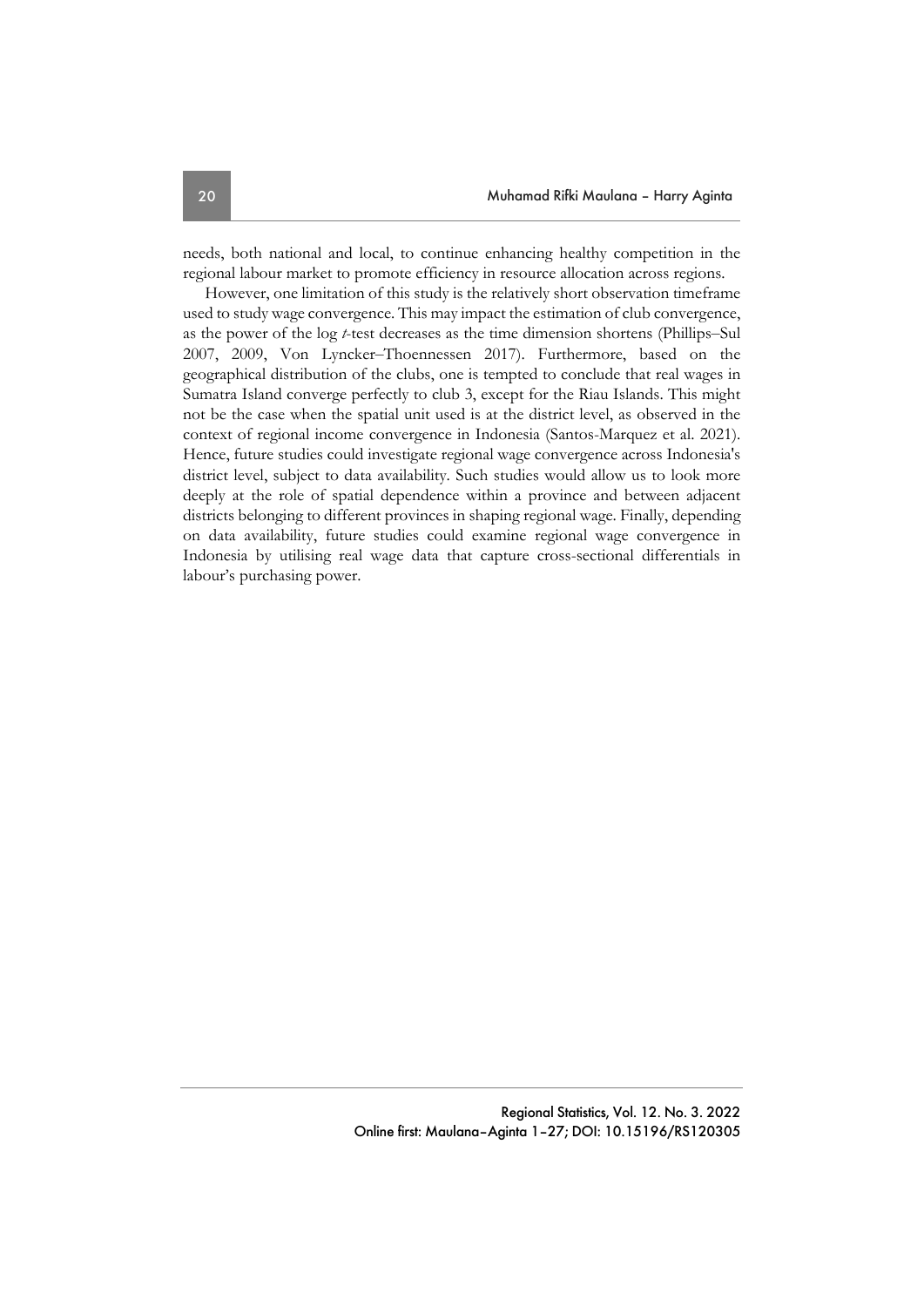Testing for convergence clubs in real wage across Itesting for convergence clubs in real wage across<br>
Indonesian provinces from 2008 to 2020

### **Appendices**

#### Appendix 1: Clustering algorithm for club convergence

When the results from log *t*-test regression reject the null hypothesis of overall convergence, the application of the clustering algorithm introduced by Phillips–Sul (2009) can be applied for club convergence identification. The following steps briefly summarize the mechanism of the algorithm:

#### *Step 1: Ordering based on final observation*

All individual units (in our study, provinces) are arranged in descending order based on their last observation in the time-series dimension of the panel.

#### *Step 2: The formation of the core group*

Apply log *t* regression to the first *k* individual units (provinces), where  $2 \le k < N$ . The core group is established when the  $t_h > -1.65$ . If the  $t_h$  in the first k unit < −1.65, the first unit is dropped, and the log *t* regression is applied for the second and third units. This step continues until the condition where  $t<sub>b</sub>$  of the pair units  $> -1.65$ . In the case where no pairs of units showing  $t_b > -1.65$  in the entire sample, the conclusion is that there are no convergence clubs in the panel.

#### *Step 3: Filter the data for club membership*

When the core group of a club is successfully identified, the remaining individual units (provinces) that do not belong to the core group will be added one at a time and evaluated using log *t* regression. If the inclusion of an additional unit results in  $t_b < -1.65$ , then the club convergence only has the core group. Otherwise, a new group is formed when  $t<sub>b</sub> > -1.65$ .

#### *Step 4: Repetition and stopping rule*

Apply log *t* regression to the remaining individual units (provinces). If the results suggest rejecting the null hypothesis of convergence, repeat steps 1 to 3. If there is no core group identified for which  $t<sub>b</sub> > -1.65$ , label the remaining individual units (provinces) as divergent and the algorithm stops.

#### Appendix 2: Brief description of the club merging procedure

Apply log *t* regression to the first two adjacent groups identified by the initial clustering mechanism. If  $t_b > -1.65$ , a new club convergence is formed from these two groups. Next, repeat the step by adding the next group one at a time until the condition of  $t_b$  > −1.65 holds. If the null of convergence is rejected, we conclude that all previous groups converge, except for the last added one. Restart the merging algorithm from the club where the convergence hypothesis does not hold.

Regional Statistics, Vol. 12. No. 3. 2022 Online first: Maulana–Aginta 1–27; DOI: 10.15196/RS120305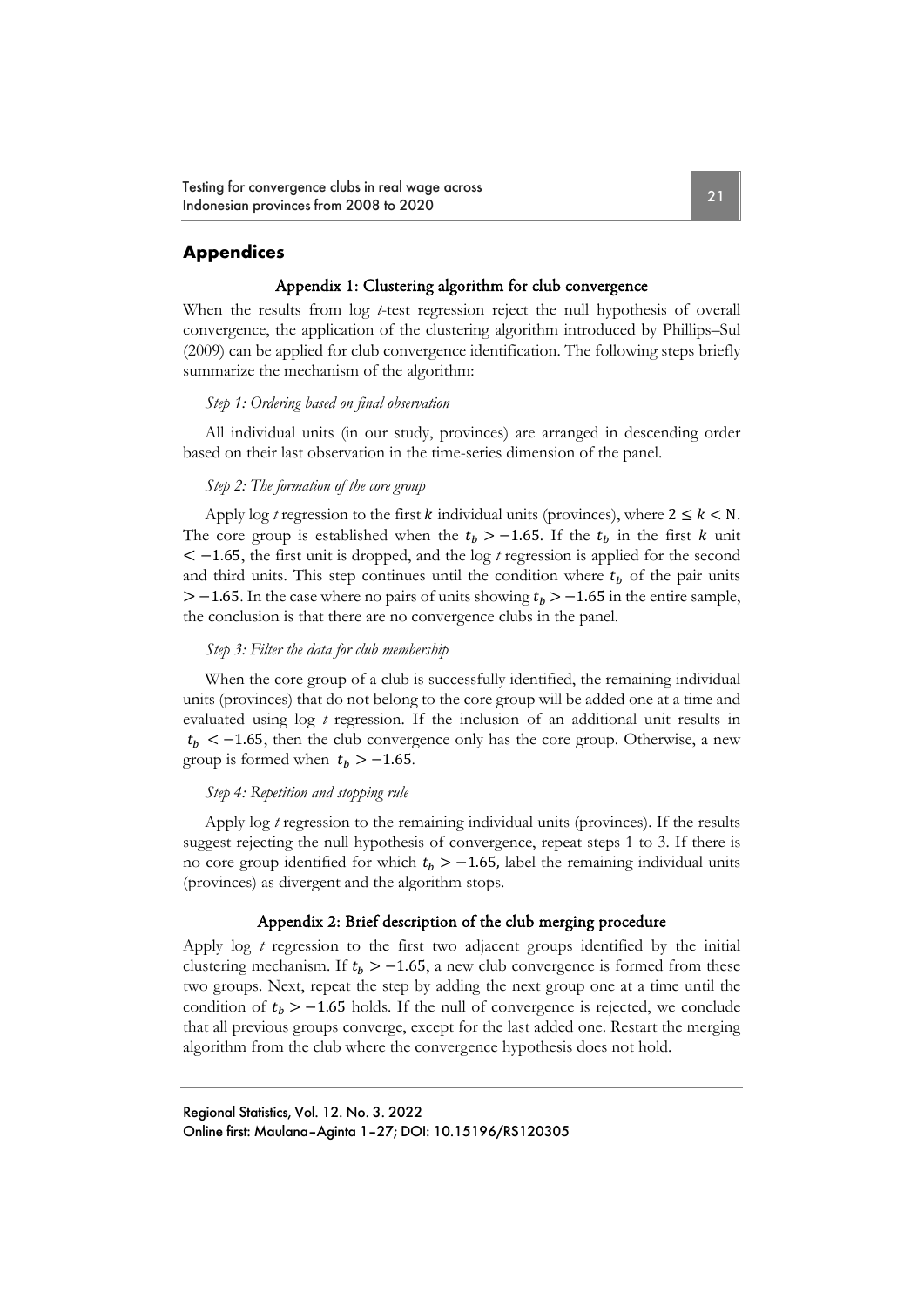#### Table A1

|                |                    |       |         |       | (thousand IDR) |
|----------------|--------------------|-------|---------|-------|----------------|
| No.            | Province           | Mean  | Std Dev | Min   | Max            |
| $\mathbf{1}$   | Aceh               | 1,057 | 947     | 968   | 1,231          |
| $\overline{2}$ | Bali               | 1,205 | 1,920   | 1,001 | 1,529          |
| 3              | Bangka Belitung    | 1,017 | 1,339   | 784   | 1,248          |
| $\overline{4}$ | Banten             | 1,371 | 2,831   | 987   | 1,797          |
| 5              | Bengkulu           | 1,049 | 685     | 955   | 1,178          |
| 6              | Central Java       | 885   | 1,484   | 668   | 1,123          |
| 7              | Central Kalimantan | 1,173 | 1,886   | 857   | 1,452          |
| 8              | Central Sulawesi   | 989   | 824     | 849   | 1,120          |
| 9              | East Java          | 929   | 1,553   | 734   | 1,185          |
| 10             | East Kalimantan    | 1,537 | 1,583   | 1,324 | 1,839          |
| 11             | East Nusa Tenggara | 938   | 486     | 880   | 1,037          |
| 12             | Gorontalo          | 1,000 | 1,603   | 683   | 1,226          |
| 13             | Jakarta            | 1,706 | 3,334   | 1,295 | 2,210          |
| 14             | Jambi              | 941   | 975     | 755   | 1,092          |
| 15             | Lampung            | 874   | 1,389   | 724   | 1,079          |
| 16             | Maluku             | 1,191 | 793     | 1,075 | 1,370          |
| 17             | North Kalimantan   | 1,290 | 2,435   | 880   | 1,613          |
| 18             | North Maluku       | 1,205 | 1,060   | 985   | 1,373          |
| 19             | North Sulawesi     | 1,243 | 2,143   | 929   | 1,571          |
| 20             | North Sumatra      | 1,009 | 829     | 872   | 1,142          |
| 21             | Papua              | 1,612 | 1,656   | 1,280 | 1,900          |
| 22             | Riau               | 1,188 | 976     | 1,036 | 1,322          |
| 23             | Riau Islands       | 1,744 | 2,329   | 1,365 | 2,051          |
| 24             | South Kalimantan   | 1,066 | 1,402   | 830   | 1,269          |
| 25             | South Sulawesi     | 1,145 | 1,978   | 876   | 1,452          |
| 26             | South Sumatra      | 987   | 912     | 818   | 1,105          |
| 27             | Southeast Sulawesi | 1,079 | 1,495   | 810   | 1,350          |
| 28             | West Java          | 1,233 | 2,490   | 942   | 1,645          |
| 29             | West Kalimantan    | 954   | 696     | 845   | 1,077          |
| 30             | West Nusa Tenggara | 936   | 985     | 785   | 1,115          |
| 31             | West Papua         | 1,551 | 1,053   | 1,384 | 1,732          |
| 32             | West Sulawesi      | 1,170 | 1,304   | 986   | 1,377          |
| 33             | West Sumatra       | 1,061 | 990     | 885   | 1,235          |
| 34             | Yogyakarta         | 968   | 1,254   | 784   | 1,189          |

Descriptive statistics of monthly real wage in 34 Indonesian provinces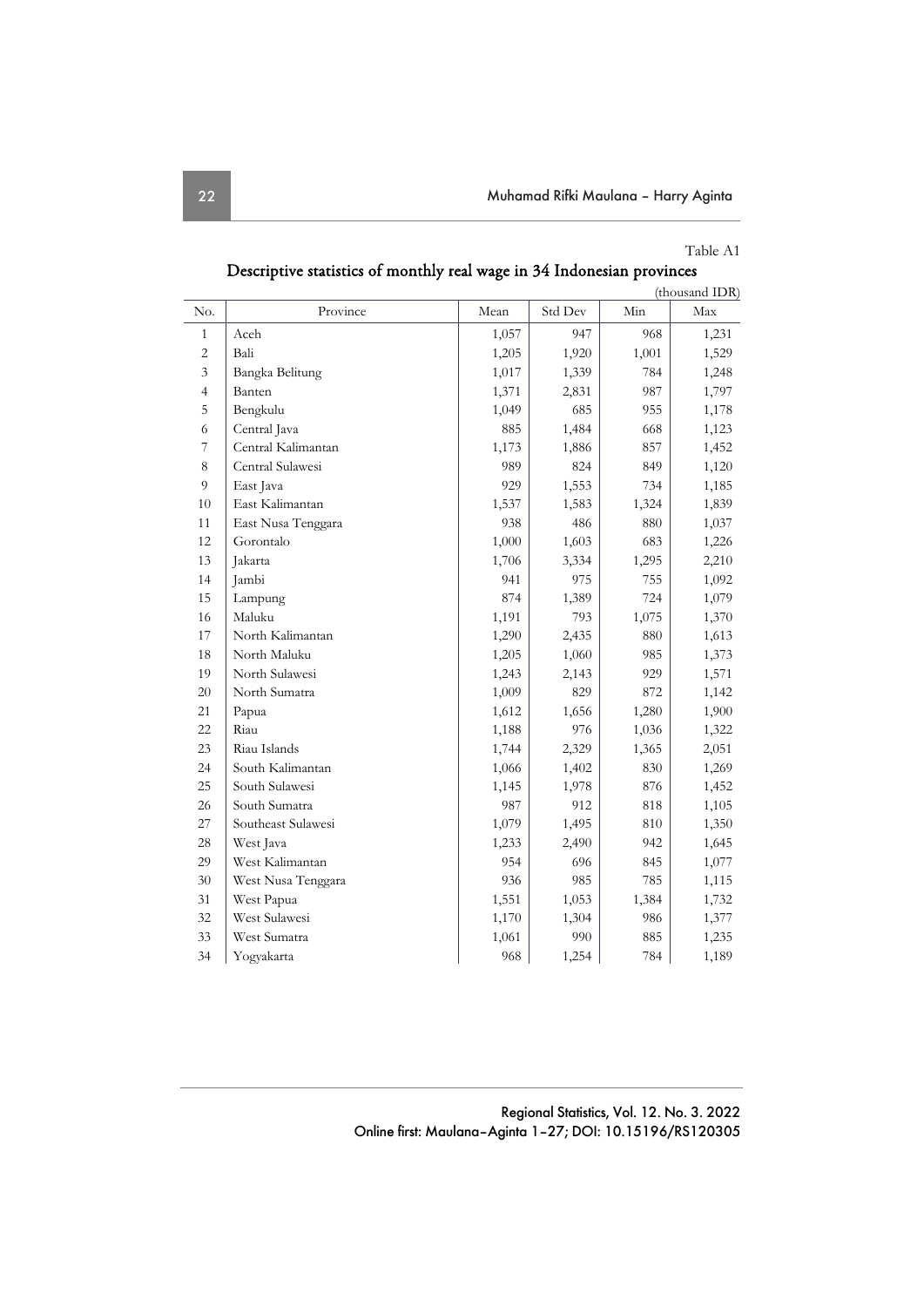Testing for convergence clubs in real wage across Indonesian provinces from 2008 to 2020<br>Indonesian provinces from 2008 to 2020

Figure A1

## The time-series of monthly real wage across the 34 Indonesian provinces based on region\*

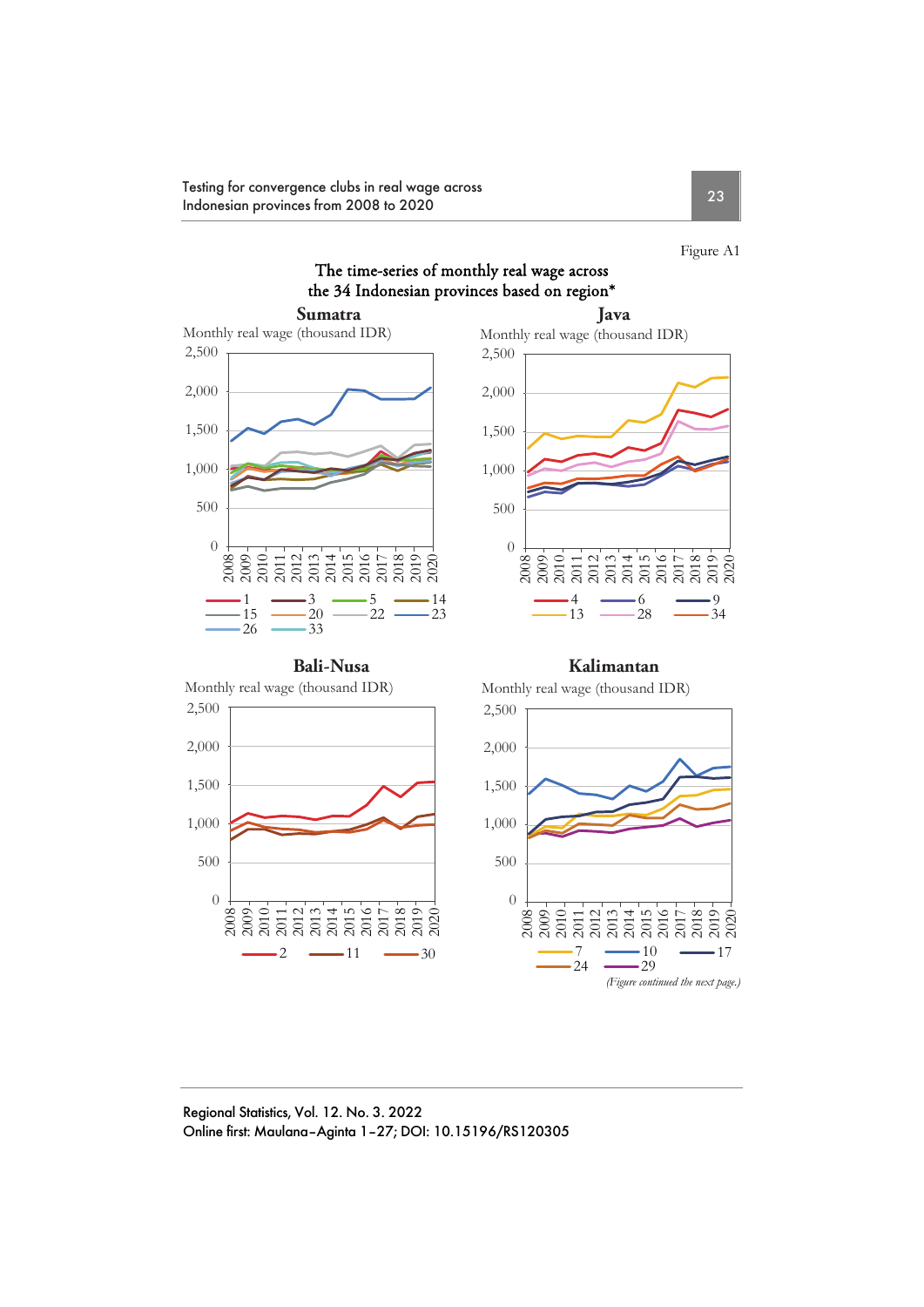*(Continued.)* 





\* The names of the provinces see in Table A1.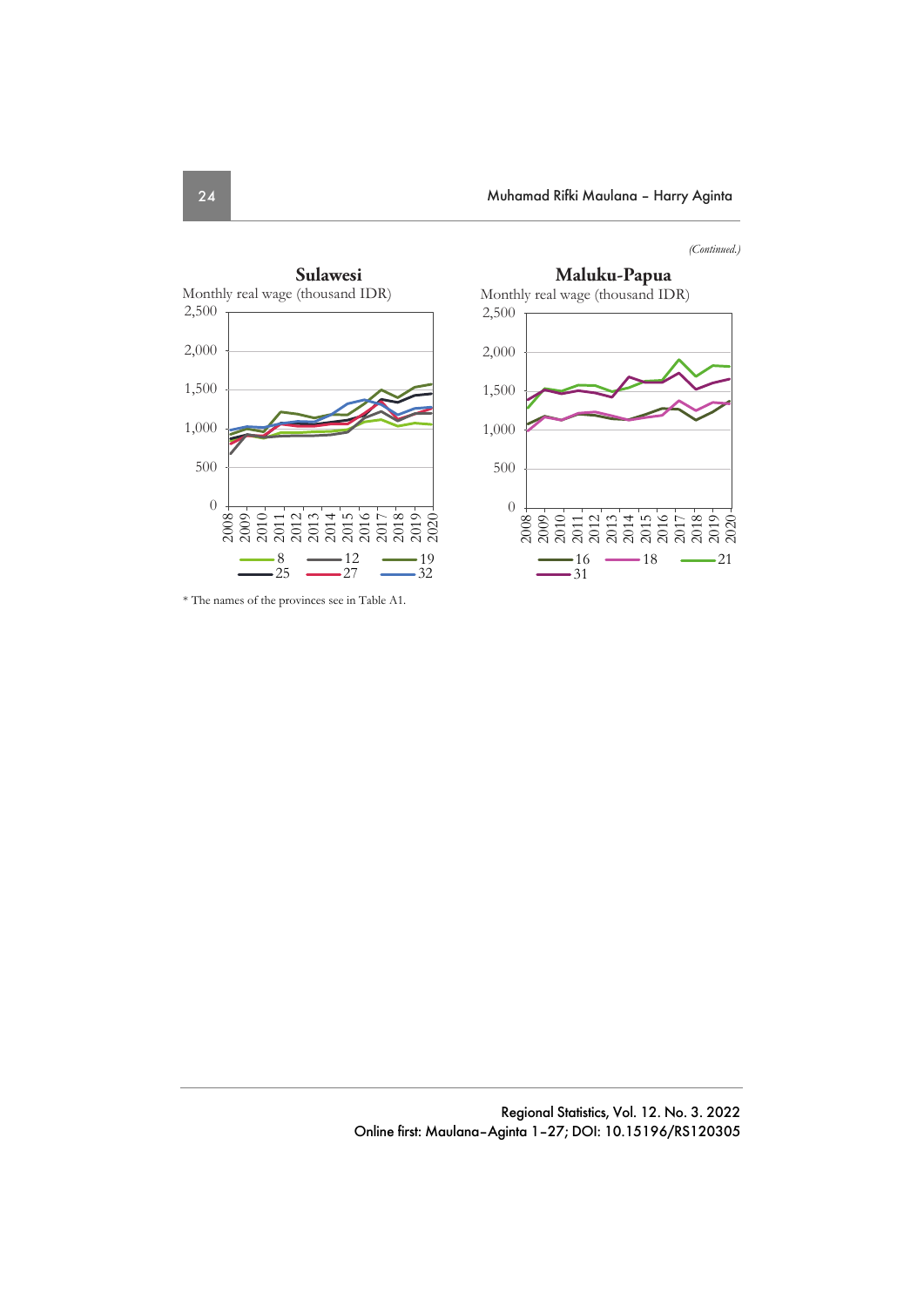#### **REFERENCES**

- AGINTA, H. (2021): Spatial dynamics of consumer price in Indonesia: Convergence clubs and conditioning factors *Asia-Pacific Journal of Regional Science* 5 (2): 427–451. https://doi.org/10.1007/s41685-020-00178-0
- AGINTA, H.-GUNAWAN, A. B.-MENDEZ, C. (2020): Regional income disparities and convergence clubs in Indonesia: New district-level evidence *Journal of the Asia Pacific Economy* https://doi.org/10.1080/13547860.2020.1868107
- AZARIADIS, C.‒DRAZEN, A. (1990): Threshold externalities in economic development *The Quarterly Journal of Economics* 105 (2): 501–526. https://doi.org/10.2307/2937797
- BARRO, R. J.-SALA-I-MARTIN, X.-BLANCHARD, O. J.-HALL, R. E. (1991): Convergence across states and regions *Brookings Papers on Economic Activity* 1991 (1): 107–182.
- BARRO, R. J.‒SALA-I-MARTIN,X. (1992): Convergence *Journal of Political Economy* 100 (2): 223–251. https://doi.org/10.1086/261816
- BARTKOWSKA, M.‒RIEDL, A. (2012): Regional convergence clubs in Europe: Identification and conditioning factors *Economic Modelling* 29 (1): 22–31. https://doi.org/10.1016/j.econmod.2011.01.013
- BASKORO, L. S.-HARA, Y.-OTSUJI, Y. (2019): Labor productivity and foreign direct investment in the Indonesian manufacturing sector *Signifikan: Jurnal Ilmu Ekonomi* 8 (1): 9–22. https://doi.org/10.15408/sjie.v8i1.7836
- COLLIN, K.‒LUNDH, C.‒PRADO, S. (2019): Exploring regional wage dispersion in Swedish manufacturing, 1860–2009 *Scandinavian Economic History Review* 67 (3): 249–268. https://doi.org/10.1080/03585522.2018.1551242
- CUTRINI, E. (2019): Economic integration, structural change, and uneven development in the European Union *Structural Change and Economic Dynamics* 50: 102–113. https://doi.org/10.1016/j.strueco.2019.06.007
- DAYANANDAN, A.–RALHAN, M. (2005): *Price index convergence among provinces and cities across Canada: 1978–2001*. *Working Paper* No. *504*, University of Victoria Department of Economics Econometrics, Victoria, Canada.
- ENFLO, K.‒LUNDH, C.‒PRADO, S. (2014): The role of migration in regional wage convergence: Evidence from Sweden 1860–1940 *Explorations in Economic History* 52: 93–110. https://doi.org/10.1016/j.eeh.2013.12.001
- FANG, C.–YANG, D. (2011): Wage increases, wage convergence, and the Lewis turning point in China *China Economic Review* 22 (4): 601–610. https://doi.org/10.1016/j.chieco.2011.07.004
- FELIPE, J.-WIDYASANTI, A.-FOSTER-MCGREGOR, N.-SUMO, V. (2019): *Policies to support the development of Indonesia's manufacturing sector during 2020–2024: A Joint ADB– BAPPENAS Report* Asian Development Bank, Mandaluyong.
- FIRDAUS, M.‒YUSOP,Z. (2009): Dynamic analysis of regional convergence in Indonesia *Journal of Economics and Management* 3(1): 73–86.
- GALIZIA, P. C. (2015): *Mediterranean labor markets in the first age of globalization: An economic history of real wages and market integration* Springer, Berlin.
- GALOR, O. (1996): Convergence? Inferences from Theoretical Models *The Economic Journal* 106 (437): 1056–1069. https://doi.org/10.2307/2235378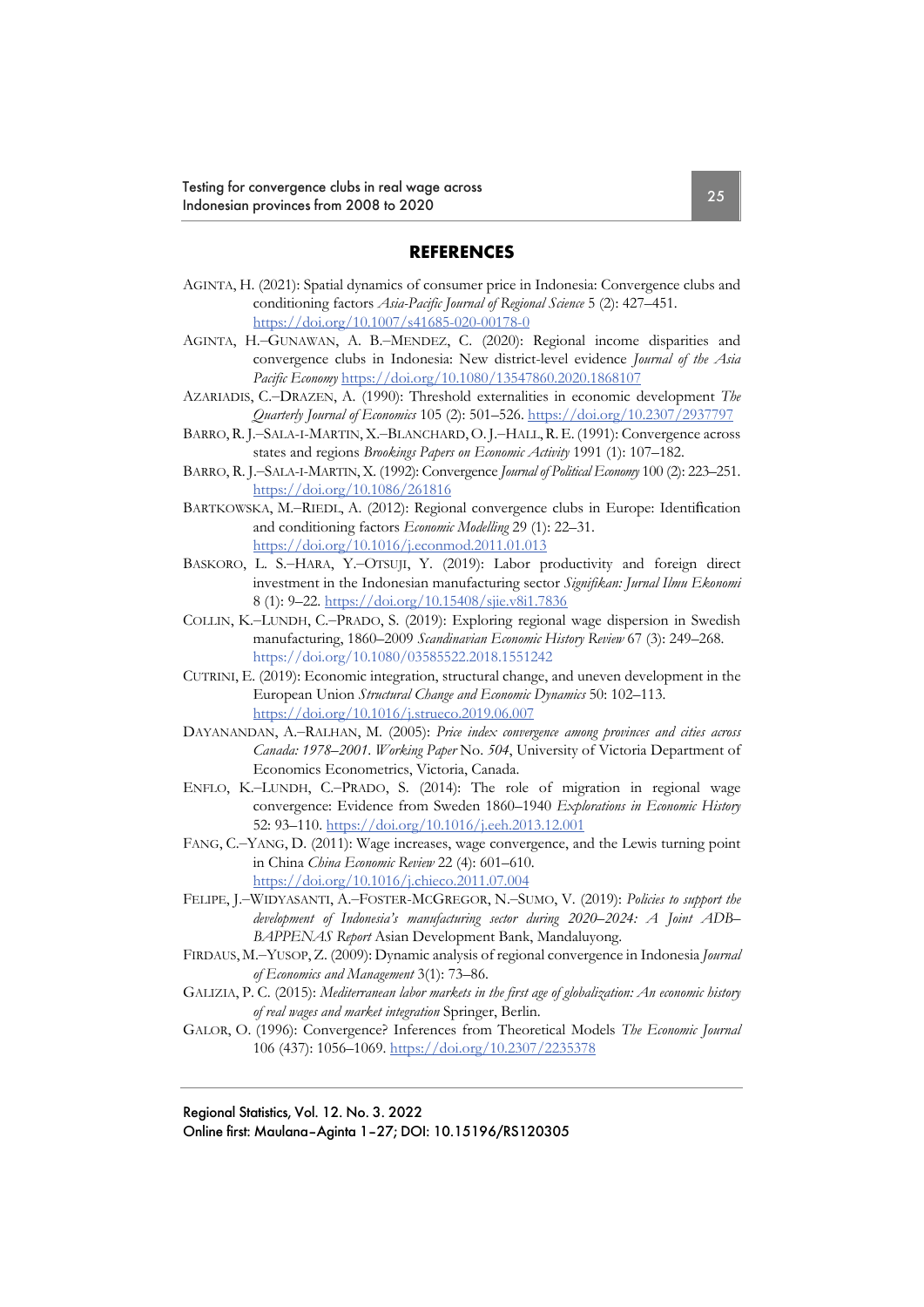- GONZÁLEZ, F. A. I. (2020): Regional price dynamics in Argentina (2016–2019) *Regional Statistics* 10 (2): 83–94. https://doi.org/10.15196/RS100205
- HERR, H. (2002): *Wages, employment and prices: An analysis of the relationship between wage level, wage structure, minimum wages and employment and prices* Working Paper No. 15. Fachhochschule für Wirtschaft Berlin, Business Institute Berlin, Berlin.
- HICKS, J. (1963): *The theory of wages* Springer, Berlin.
- JAIN, H. (2018): Technological change, skill supply and wage distribution: Comparison of high-technology and low-technology industries in India *The Indian Journal of Labour Economics* 61 (2): 299–320. https://doi.org/10.1007/s41027-018-0130-7
- JANGAM, B.-AKRAM, V. (2019): Do prices converge among Indonesian cities? An empirical analysis *Bulletin of Monetary Economics and Banking* 22 (3): 239–262. https://doi.org/10.21098/bemp.v22i3.1152
- KHARISMA, B.-SALEH, S. (2013): Convergence of income among provinces in Indonesia 1984–2008: A panel data approach *Journal of Indonesian Economy and Business* 28 (2): 167–187. https://doi.org/10.22146/jieb.6221
- LIPSEY, R. E-SJOHOLM, F. (2001): *Foreign direct investment and wages in Indonesian manufacturing* Working Paper Series Vol. 2001-02, The International Centre for the Study of East Asian Development, Kitakyushu.
- LONG, J. S.-LONG, J. S. (1997): *Regression models for categorical and limited dependent variables* Vol. 7. Sage, London.
- MANTRA,I. B. (1992): Pola dan arah migrasi penduduk antar propinsi di Indonesia tahun 1990. *Populasi*, 3(2): 39‒59. https://doi.org/10.22146/jp.11198
- MARSHALL, A. (1920): *Principles of economics* Macmillan, London.
- MCKELVEY, R. D.-ZAVOINA, W. (1975): A statistical model for the analysis of ordinal level dependent variables *Journal of Mathematical Sociology* 4 (1): 103–120. https://doi.org/10.1080/0022250X.1975.9989847
- NAZ, A.-AHMAD, N.-NAVEED, A. (2017): Wage convergence across European regions: Do international borders matter? *Journal of Economic Integration* 32 (1): 35–64. http://dx.doi.org/10.11130/jei.2017.32.1.35
- NEAGU, O. (2020): Real wage convergence in Romania: Empirical evidence based on club converging *Studia Universitatis Vasile Goldiş, Arad-Seria Ştiinţe Economice* 30 (3): 108–117. https://doi.org/10.2478/sues-2020-0020
- NEGARA, S. D‒HUTCHINSON, F. (2020): Batam: Life after the FTZ? *Bulletin of Indonesian Economic Studies* 56 (1): 87–125. https://doi.org/10.1080/00074918.2019.1648752
- PHILLIPS, P. C. B.-SUL, D. (2007): Transition modelling and econometric convergence tests *Econometrica* 75 (6): 1771–1855.

https://doi.org/10.1111/j.1468-0262.2007.00811.x

PHILLIPS, P. C. B.-SUL, D. (2009): Economic transition and growth *Journal of Applied Econometrics* 24 (7): 1153–1185. https://doi.org/10.1002/jae.1080

PRADO, S.-LUNDH, C.-COLLIN, K.-ENFLO, K. (2020): Labour and the 'law of one price': Regional wage convergence of farm workers in Sweden, 1757–1980 *Scandinavian Economic History Review* 69 (1): 41–62. https://doi.org/10.1080/03585522.2020.1740776